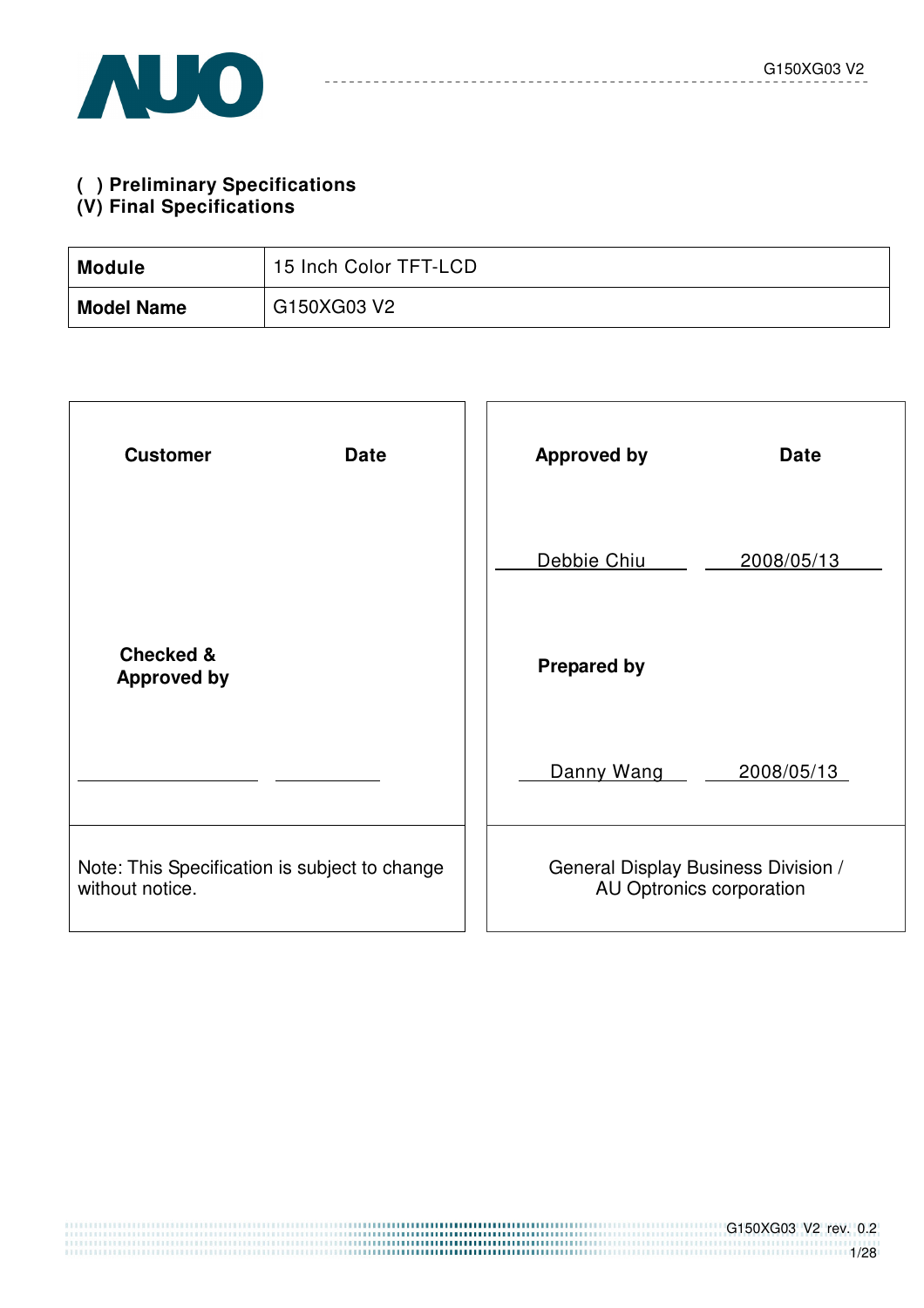

# **Contents**

------------

--------------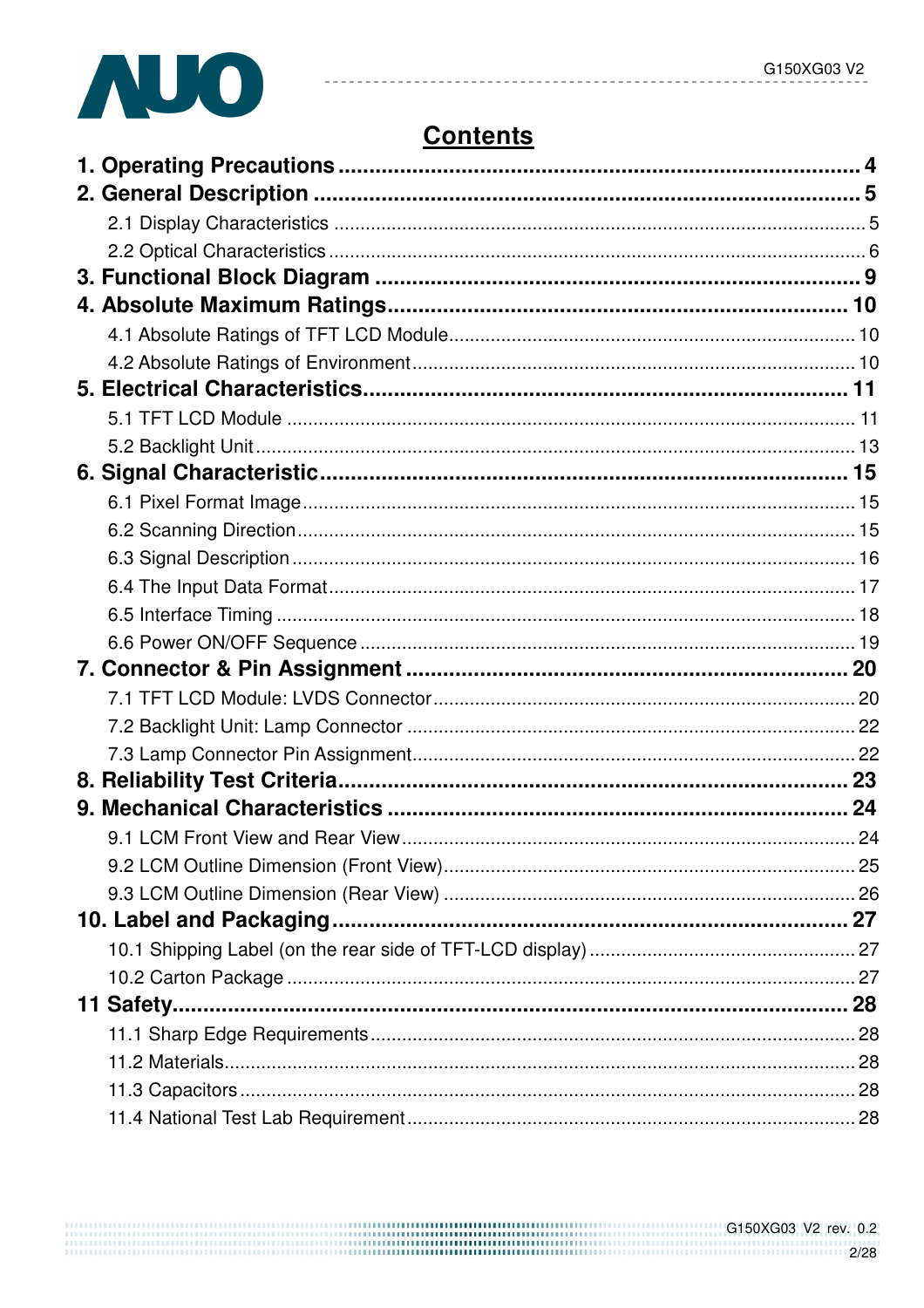



| <b>Version and Date</b> | Page | Old description                              | <b>New Description</b>                            |
|-------------------------|------|----------------------------------------------|---------------------------------------------------|
| 0.0 2007/10/22          | All  | <b>First Edition</b>                         |                                                   |
| 0.1 2008/02/05          | 22   | Connector Model Number:<br><b>BHR-03VS-1</b> | <b>Connector Model Number:</b><br>BDBR-03(4.0)V-S |
| 0.2 2008/05/13          | 26   | Outline Dimension (T60: N/A)                 | Outline Dimension (T60: 15mm)                     |
|                         |      |                                              |                                                   |
|                         |      |                                              |                                                   |
|                         |      |                                              |                                                   |
|                         |      |                                              |                                                   |
|                         |      |                                              |                                                   |
|                         |      |                                              |                                                   |
|                         |      |                                              |                                                   |
|                         |      |                                              |                                                   |
|                         |      |                                              |                                                   |
|                         |      |                                              |                                                   |
|                         |      |                                              |                                                   |

 $\frac{1}{2} \left( \frac{1}{2} \right) \left( \frac{1}{2} \right) \left( \frac{1}{2} \right) \left( \frac{1}{2} \right) \left( \frac{1}{2} \right) \left( \frac{1}{2} \right) \left( \frac{1}{2} \right) \left( \frac{1}{2} \right) \left( \frac{1}{2} \right) \left( \frac{1}{2} \right) \left( \frac{1}{2} \right) \left( \frac{1}{2} \right) \left( \frac{1}{2} \right) \left( \frac{1}{2} \right) \left( \frac{1}{2} \right) \left( \frac{1}{2} \right) \left( \frac$ 

 $\sim$   $\frac{1}{2} \frac{1}{2} \frac{1}{2} \frac{1}{2} \frac{1}{2} \frac{1}{2} \frac{1}{2} \frac{1}{2} \frac{1}{2} \frac{1}{2} \frac{1}{2} \frac{1}{2} \frac{1}{2} \frac{1}{2} \frac{1}{2} \frac{1}{2} \frac{1}{2} \frac{1}{2} \frac{1}{2} \frac{1}{2} \frac{1}{2} \frac{1}{2} \frac{1}{2} \frac{1}{2} \frac{1}{2} \frac{1}{2} \frac{1}{2} \frac{1}{2} \frac{1}{2} \frac{1}{2} \frac{1}{2} \frac{$  ---------------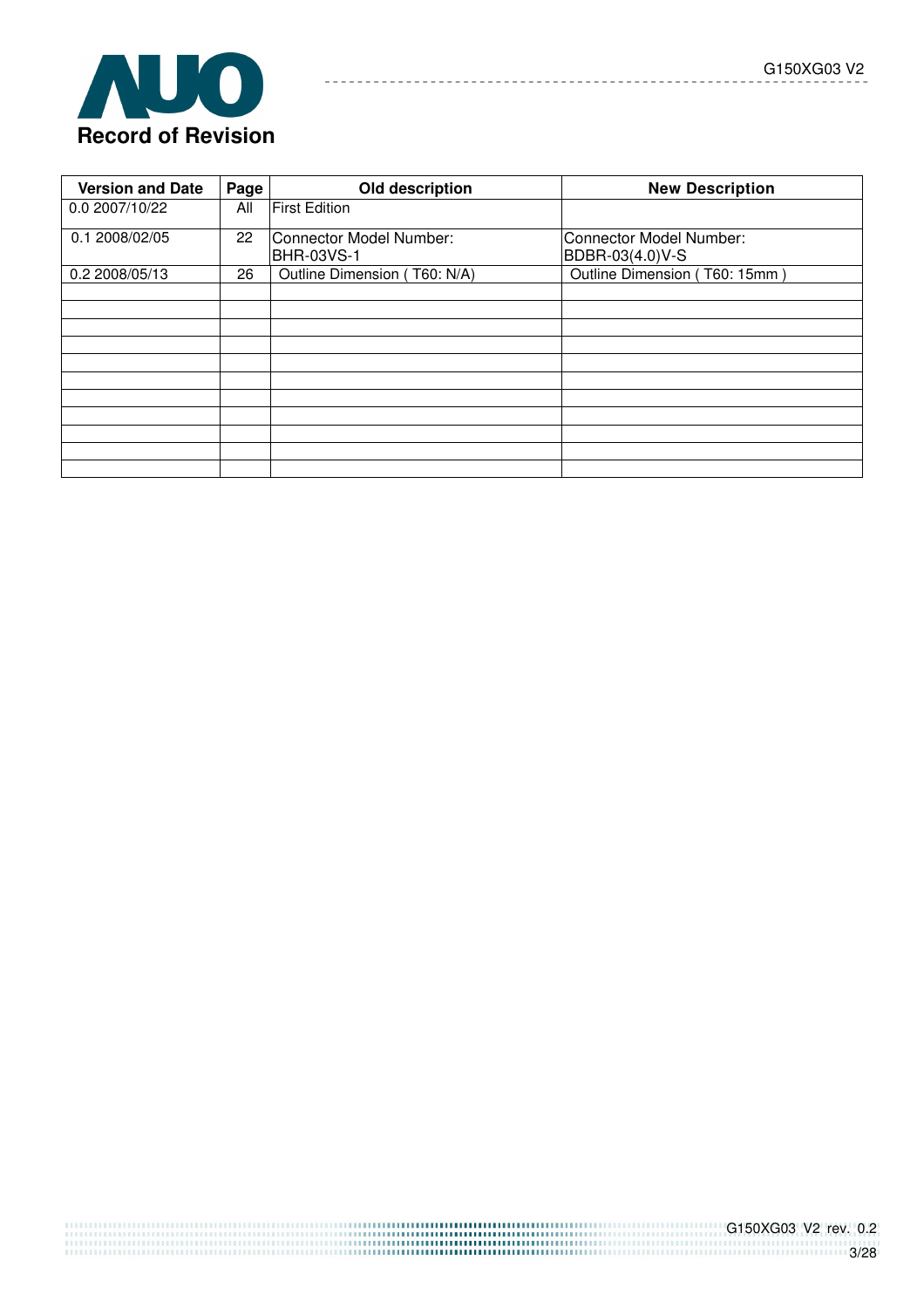

## **1. Operating Precautions**

- 1) Since front polarizer is easily damaged, please be cautious and not to scratch it.
- 2) Be sure to turn off power supply when inserting or disconnecting from input connector.
- 3) Wipe off water drop immediately. Long contact with water may cause discoloration or spots.
- 4) When the panel surface is soiled, wipe it with absorbent cotton or soft cloth.
- 5) Since the panel is made of glass, it may be broken or cracked if dropped or bumped on hard surface.
- 6) Since CMOS LSI is used in this module, take care of static electricity and insure human earth when handling.
- 7) Do not open nor modify the module assembly.
- 8) Do not press the reflector sheet at the back of the module to any direction.
- 9) In case if a module has to be put back into the packing container slot after it was taken out from the container, do not press the center of the CCFL Reflector edge. Instead, press at the far ends of the CFL Reflector edge softly. Otherwise the TFT Module may be damaged.
- 10) At the insertion or removal of the Signal Interface Connector, be sure not to rotate nor tilt the Interface Connector of the TFT Module.
- 11) After installation of the TFT Module into an enclosure (Notebook PC Bezel, for example), do not twist nor bend the TFT Module even momentary. At designing the enclosure, it should be taken into consideration that no bending/twisting forces are applied to the TFT Module from outside. Otherwise the TFT Module may be damaged.
- 12) Cold cathode fluorescent lamp in LCD contains a small amount of mercury. Please follow local ordinances or regulations for disposal.
- 13) Small amount of materials having no flammability grade is used in the LCD module. The LCD module should be supplied by power complied with requirements of Limited Power Source (IEC60950 or UL1950), or be applied exemption.
- 14) The LCD module is designed so that the CFL in it is supplied by Limited Current Circuit (IEC60950 or UL1950). Do not connect the CFL in Hazardous Voltage Circuit.
- 15) Severe temperature condition may result in different luminance, response time and lamp ignition voltage.
- 16) Continuous operating TFT-LCD display under low temperature environment may accelerate lamp exhaustion and reduce luminance dramatically.
- 17) The data on this specification sheet is applicable when LCD module is placed in landscape position.
- 18) Continuous displaying fixed pattern may induce image sticking. It's recommended to use screen saver or shuffle content periodically if fixed pattern is displayed on the screen.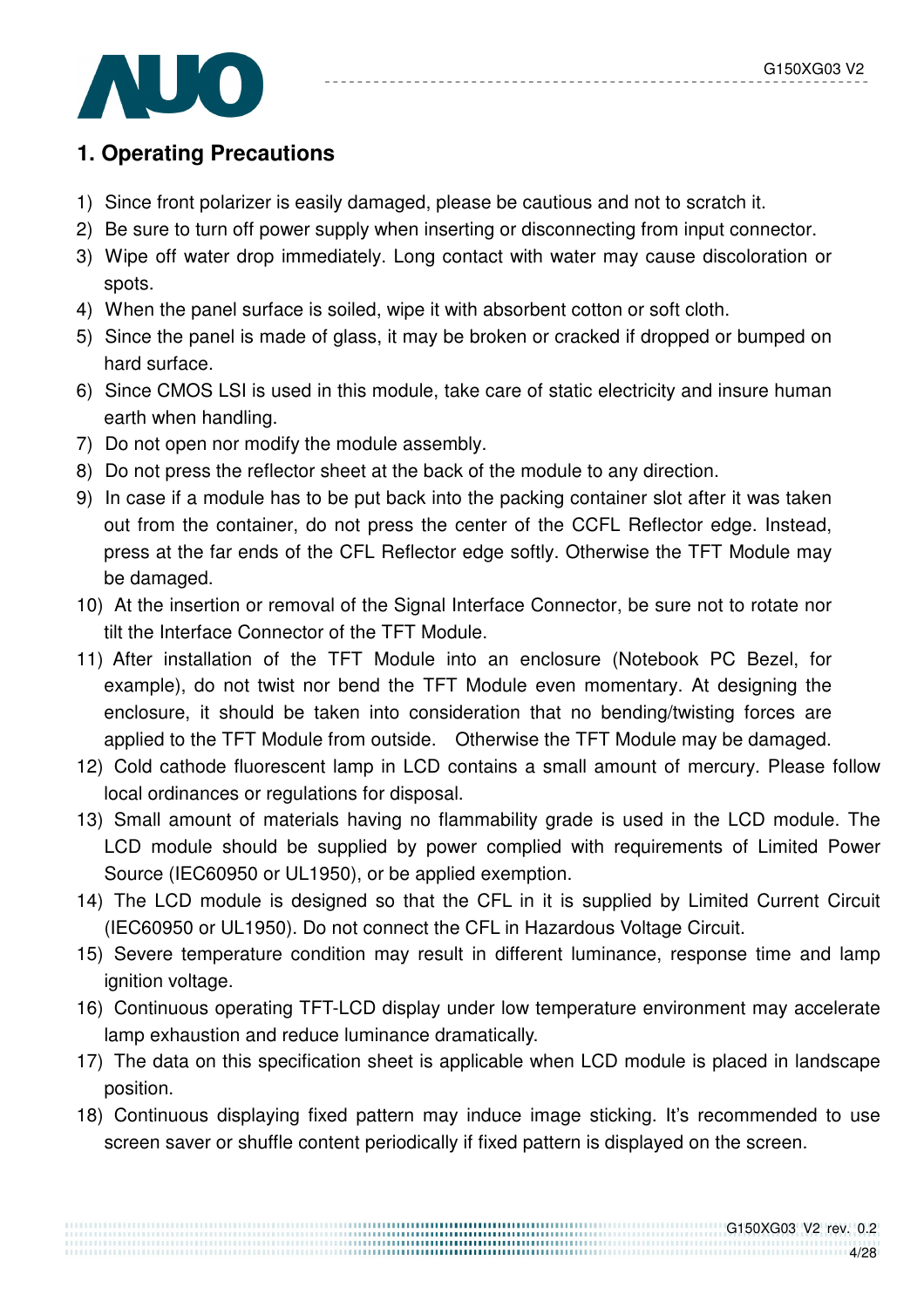

### **2. General Description**

G150XG03 V2 is a Color Active Matrix Liquid Crystal Display composed of a TFT-LCD display, a driver circuit, and a backlight system. The screen format is intended to support XGA (1024(H) x 768(V)) screen and 16.2M (RGB 8-bits) or 262k colors (RGB 6-bits). All input signals are LVDS interface compatible. Inverter card of backlight is not included. All design rules of this module can correspond to PSWG standard.

G150XG03 V2 is designed for industrial display applications.

# **2.1 Display Characteristics**

The following items are characteristics summary on the table under 25  $\degree$ C condition:

| <b>Items</b>                                              | Unit                 | <b>Specifications</b>                                                        |
|-----------------------------------------------------------|----------------------|------------------------------------------------------------------------------|
| Screen Diagonal                                           | [inch]               | 15                                                                           |
| <b>Active Area</b>                                        | [mm]                 | 304.128(H) x 228.096(V)                                                      |
| Pixels H x V                                              |                      | 1024x3(RGB) x 768                                                            |
| <b>Pixel Pitch</b>                                        | [mm]                 | $0.297 \times 0.297$                                                         |
| Pixel Arrangement                                         |                      | R.G.B. Vertical Stripe                                                       |
| Display Mode                                              |                      | TN, Normally White                                                           |
| Nominal Input Voltage VDD                                 | [Volt]               | 3.3 typ.                                                                     |
| <b>Typical Power Consumption</b>                          | [Watt]               | 8.6 (64 Gray Bar Pattern, exclude inverter)                                  |
| Weight                                                    | [Grams]              | 1100g (typ.)                                                                 |
| <b>Physical Size</b>                                      | [mm]                 | 326.5(H)x 253.5(V) x 12.0(D) (typ.)                                          |
| <b>Electrical Interface</b>                               |                      | 1 channel LVDS                                                               |
| <b>Surface Treatment</b>                                  |                      | Anti-glare, Hardness 3H                                                      |
| <b>Support Color</b>                                      |                      | 16.2M / 262K colors                                                          |
| Temperature Range<br>Operating<br>Storage (Non-Operating) | $[^{\circ}C]$<br>ΰCĪ | 0 to $+65$ ( $+65^{\circ}$ C as panel surface temperature)<br>$-20$ to $+65$ |
| RoHS Compliance                                           |                      | RoHS Compliance                                                              |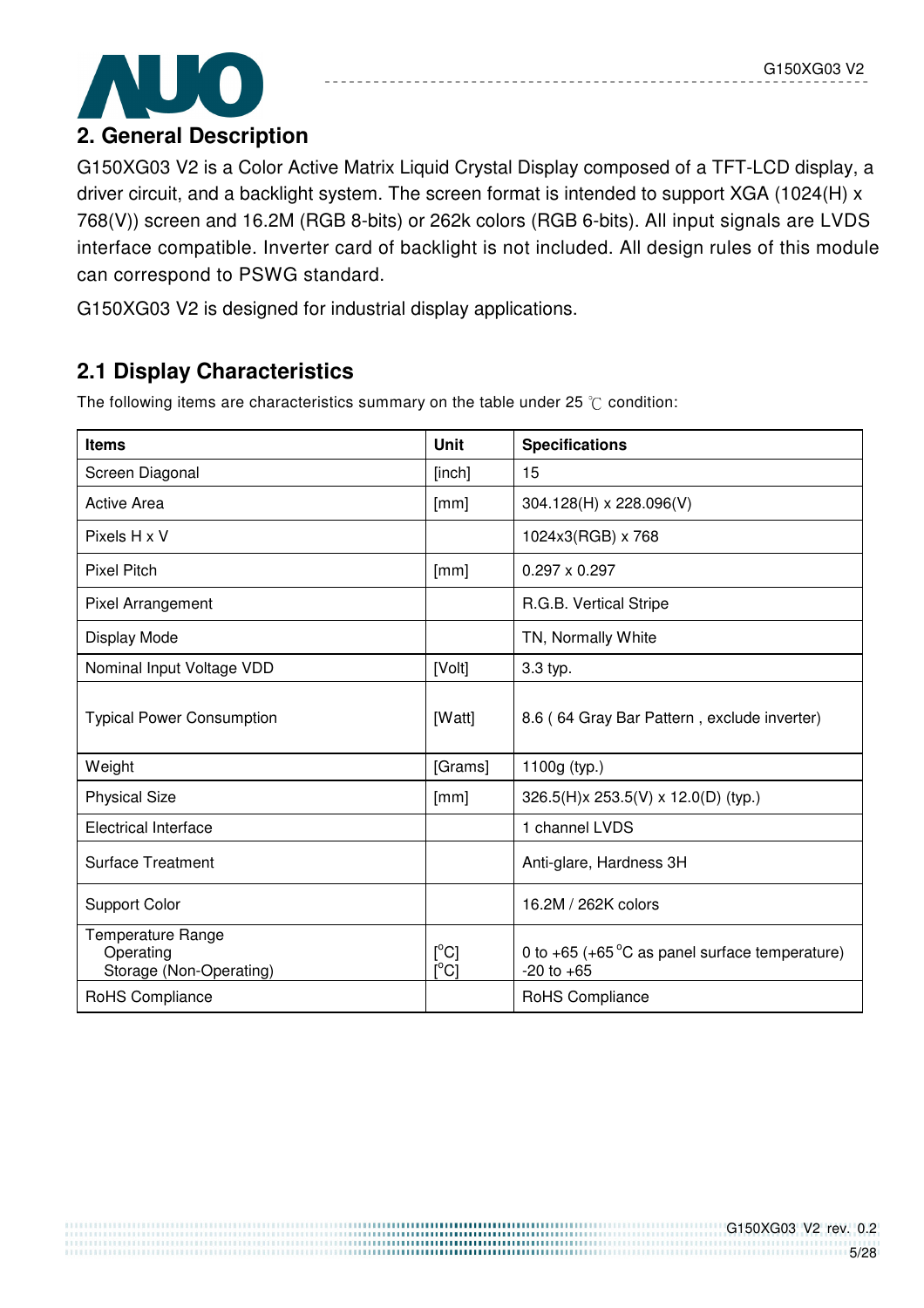

### **2.2 Optical Characteristics**

The optical characteristics are measured under stable conditions at  $25^{\circ}$  (Room Temperature):

| Item                                | <b>Unit</b>                 | <b>Conditions</b>                 | Min.                     | Typ.  | Max.                     | <b>Note</b>             |
|-------------------------------------|-----------------------------|-----------------------------------|--------------------------|-------|--------------------------|-------------------------|
| <b>White Luminance</b>              | $\overline{\text{[cd/m2]}}$ | $IRCFL = 5.5mA$<br>(center point) | 200                      | 250   | $\overline{\phantom{a}}$ | 1                       |
| Uniformity                          | $\%$                        | 9 Points                          | 75                       | 80    | $\overline{\phantom{a}}$ | 1, 2, 3                 |
| <b>Contrast Ratio</b>               |                             |                                   | 400                      | 700   |                          | $\overline{\mathbf{4}}$ |
| Cross talk                          | $\frac{1}{\sqrt{2}}$        |                                   | $\overline{\phantom{a}}$ | 1.2   | 1.5                      | 5                       |
|                                     | [msec]                      | Rising                            | $\overline{\phantom{a}}$ | 5.7   |                          |                         |
| Response Time                       | [msec]                      | Falling                           | $\overline{\phantom{a}}$ | 2.3   |                          | 6                       |
|                                     | [msec]                      | Raising + Falling                 |                          | 8     |                          |                         |
|                                     | [degree]<br>[degree]        | Horizontal<br>(Right)             | 60                       | 70    |                          | $\overline{7}$          |
| <b>Viewing Angle</b>                |                             | $CR = 10$<br>(Left)               | 60                       | 70    | $\overline{\phantom{a}}$ |                         |
|                                     | [degree]                    | (Upper)<br>Vertical               | 55                       | 65    |                          |                         |
|                                     | [degree]                    | $CR = 10$<br>(Lower)              | 50                       | 60    |                          |                         |
|                                     |                             | Red x                             | 0.612                    | 0.642 | 0.672                    |                         |
|                                     |                             | Red y                             | 0.307                    | 0.337 | 0.367                    |                         |
|                                     |                             | Green x                           | 0.276                    | 0.306 | 0.336                    |                         |
| Color / Chromaticity<br>Coordinates |                             | Green y                           | 0.551                    | 0.581 | 0.611                    |                         |
| (CIE 1931)                          |                             | Blue x                            | 0.114                    | 0.144 | 0.174                    |                         |
|                                     |                             | Blue y                            | 0.071                    | 0.101 | 0.131                    |                         |
|                                     |                             | White x                           | 0.283                    | 0.313 | 0.343                    |                         |
|                                     |                             | White y                           | 0.299                    | 0.329 | 0.359                    |                         |
| <b>Color Gamut</b>                  | $\%$                        |                                   |                          | 65    | $\overline{\phantom{a}}$ |                         |

#### Note 1: Measurement method

Equipment Pattern Generator, Power Supply, Digital Voltmeter, Luminance meter (SR\_3 or equivalent)

Aperture  $1^\circ$  with 50cm viewing distance

Test Point Center

Environment  $\lt$  1 lux



................

Module Driving Equipment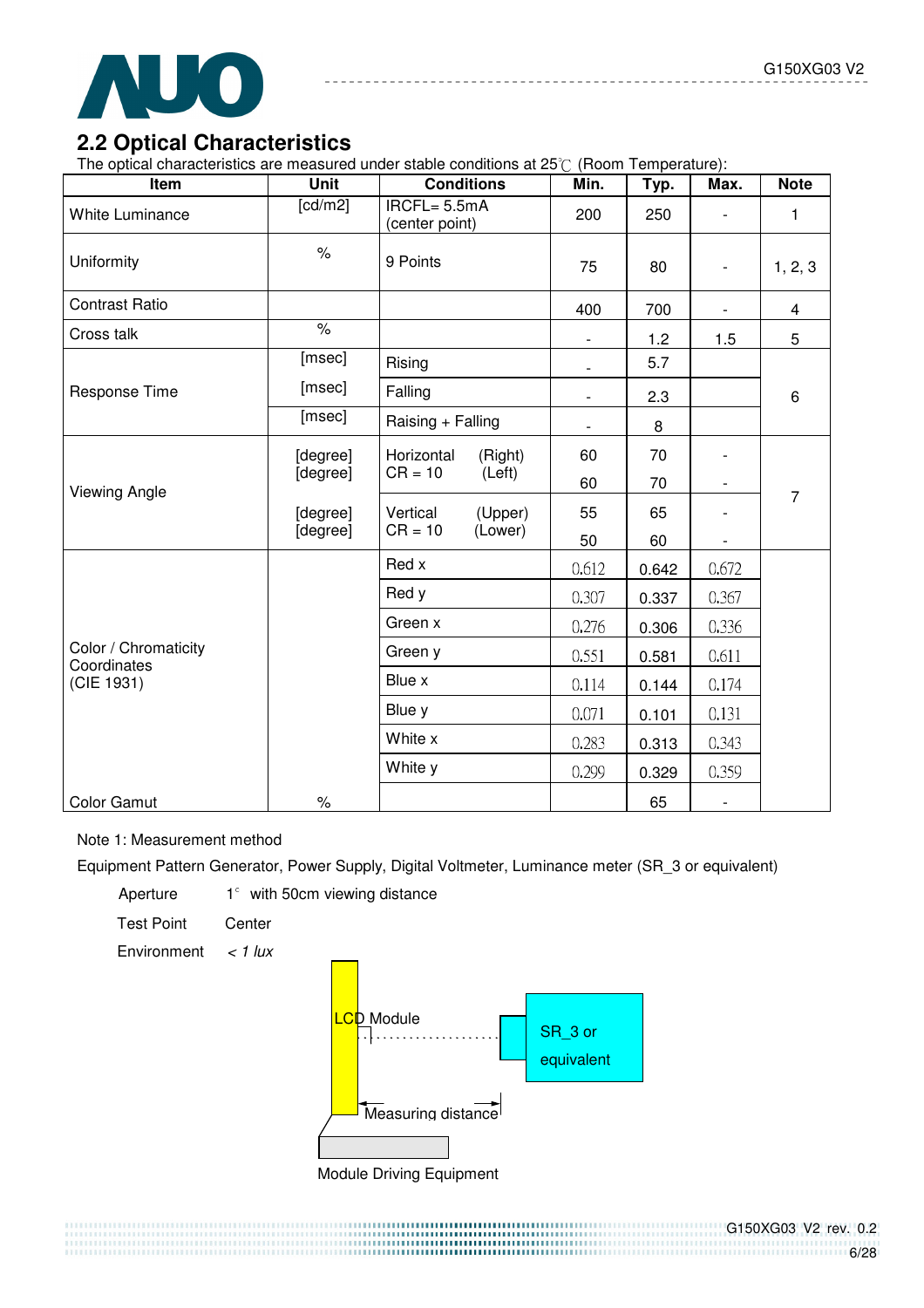



Note 2: Definition of 9 points position (Display active area : 304.128(H) x 228.096(V))

Note 3: The luminance uniformity of 9 points is defined by dividing the minimum luminance values by the maximum test point luminance Minimum Brightness of nine points

$$
\delta_{\text{W9}} = \frac{100 \text{ m} + 100 \text{ m}}{100 \text{ m} + 100 \text{ m}} = 0.01 \text{ m} = 0.01 \text{ m}
$$

Note  $4:$  Definition of contrast ratio (CR):

Contrast ratio  $(CR)$ =  $\frac{\text{Brichtness on the "White" state}}{\text{Brich} \cdot \text{Brich} \cdot \text{Brich} \cdot \text{Brich} \cdot \text{Brich} \cdot \text{Brich} \cdot \text{Brich} \cdot \text{Brich} \cdot \text{Brich} \cdot \text{Brich} \cdot \text{Brich} \cdot \text{Brich} \cdot \text{Brich} \cdot \text{Brich} \cdot \text{Brich} \cdot \text{Brich} \cdot \text{Brich} \cdot \text{Brich} \cdot \text{Brich} \cdot \text{Brich} \cdot \text{Brich} \cdot \text{Brich} \cdot \text{Brich}$ Brightness on the "Black" state

Note  $5:$  Definition of cross talk  $(CT)$ 

 $CT = | YB - YA | / YA \times 100 (%)$ **Where** YA = Luminance of measured location without gray level 0 pattern (cd/m2)

YB = Luminance of measured location with gray level 0 pattern (cd/m2)

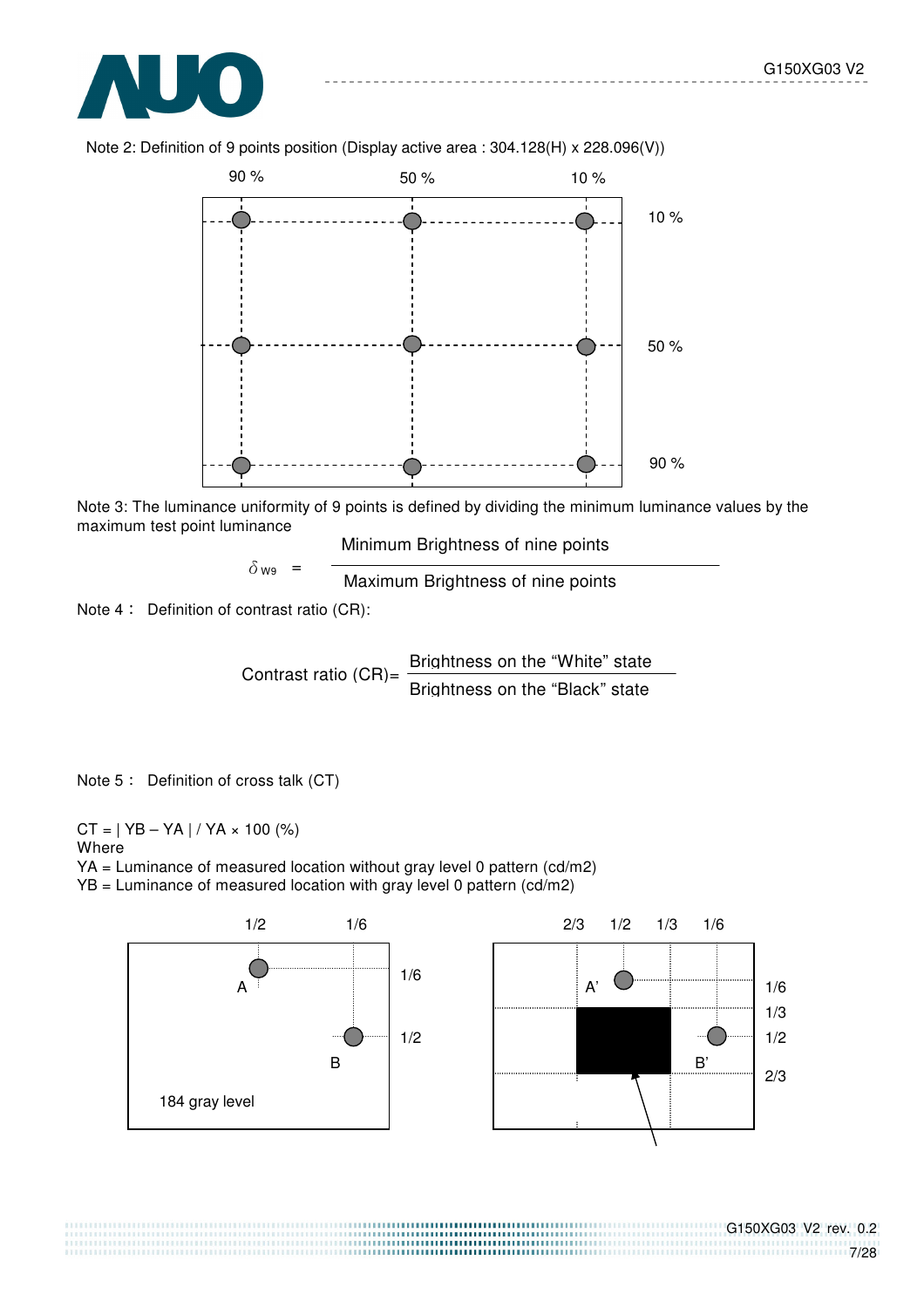

The output signals of photo detector are measured when the input signals are changed from "White" to "Black" (falling time) and from "Black" to "White" (rising time), respectively. The response time interval is between 10% and 90% of amplitudes. Please refer to the figure as below.



Note 7: Definition of viewing angle

Viewing angle is the measurement of contrast ratio  $\geq$  10, at the screen center, over a 180° horizontal and 180° vertical range (off-normal viewing angles). The 180° viewing angle range is broken down as below: 90° (θ) horizontal left and right, and 90° (Φ) vertical high (up) and low (down). The measurement direction is typically perpendicular to the display surface with the screen rotated to its center to develop the desired measurement viewing angle.

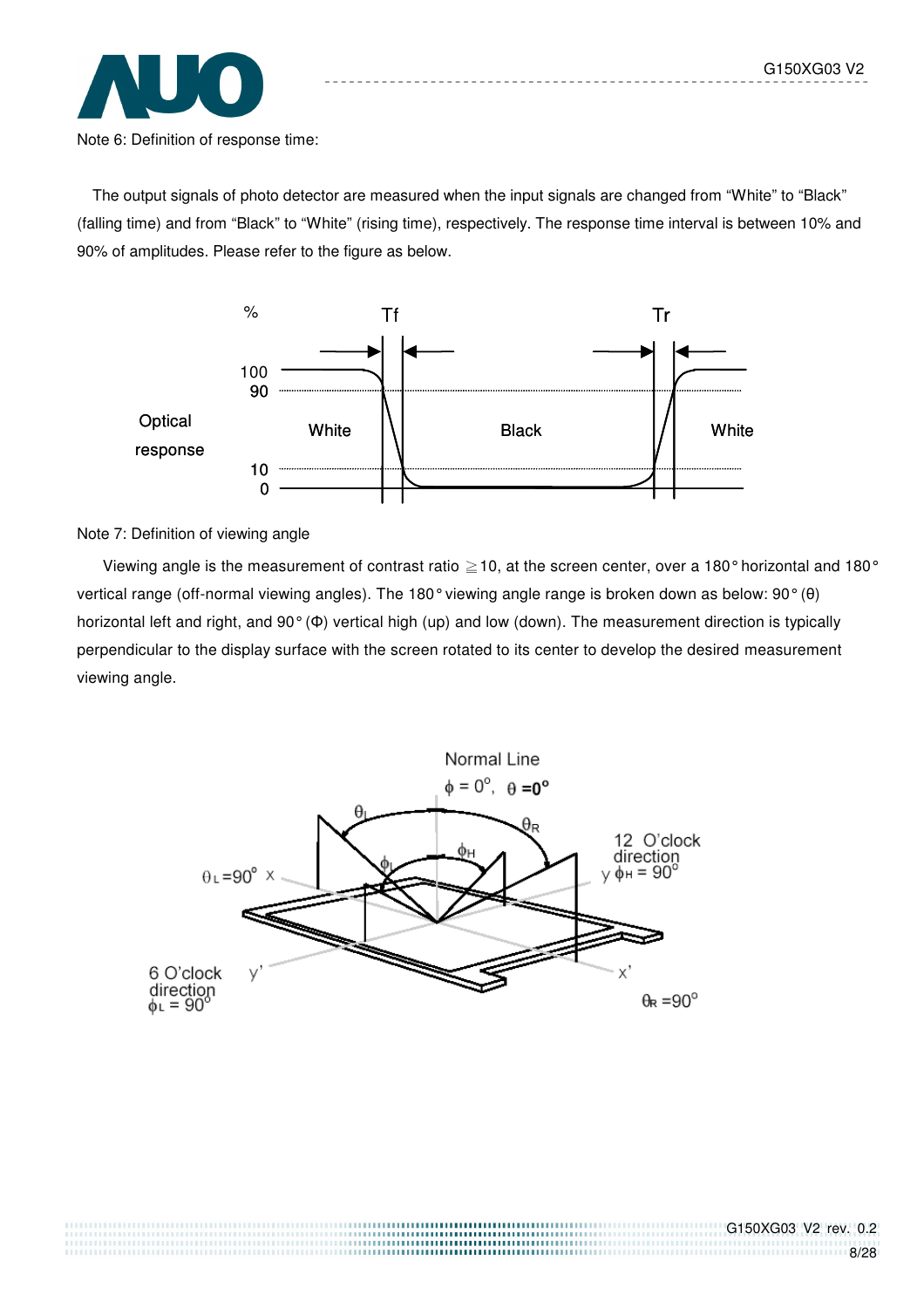

The following diagram shows the functional block of the 15 inch color TFT/LCD module:



**Mating Type:** HRS DF14-20S-1.25C SM02(8.0)B-BHS-1-TB

G150XG03 V2 rev. 0.2 111111111111111111111111111111111119/28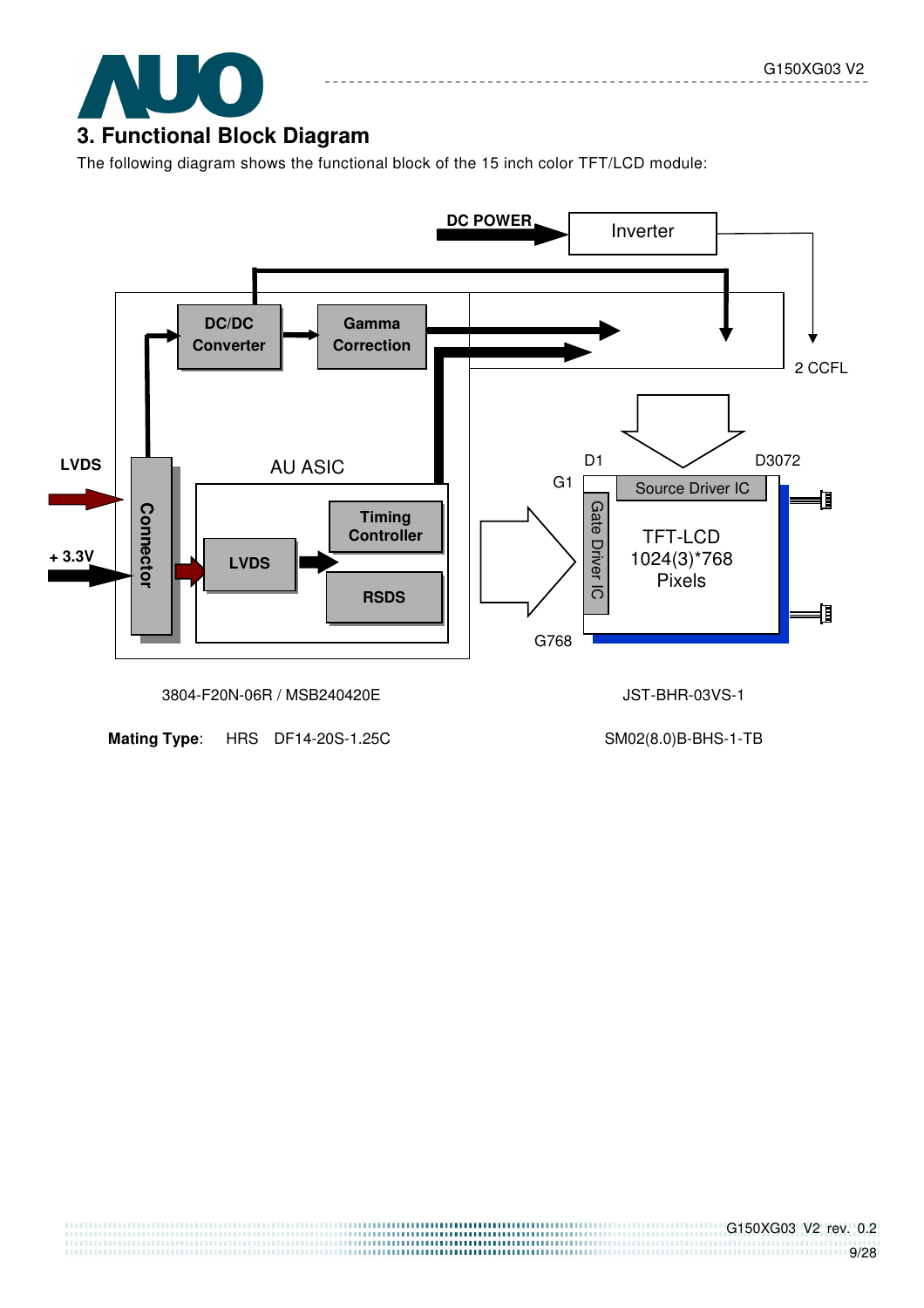

**4. Absolute Maximum Ratings** 

# **4.1 Absolute Ratings of TFT LCD Module**

| ltem                    | Svmbol | Min | Max | Unit   |
|-------------------------|--------|-----|-----|--------|
| Logic/LCD Drive Voltage | /in    | ∪.∪ | o c | [Volt] |

# **4.2 Absolute Ratings of Environment**

| Item                         | Symbol | Min   | Max | Unit                                    |
|------------------------------|--------|-------|-----|-----------------------------------------|
| <b>Operating Temperature</b> | TOP    |       | +60 | $[^{\circ}C]$                           |
| <b>Operation Humidity</b>    | HOP    |       | 90  | [%RH]                                   |
| Storage Temperature          | TST    | $-20$ | +65 | $\mathsf{I}^\circ\mathsf{C} \mathsf{I}$ |
| <b>Storage Humidity</b>      | HST    |       | 90  | [%RH]                                   |

Note: Maximum Wet-Bulb should be  $39^{\circ}$  and no condensation.

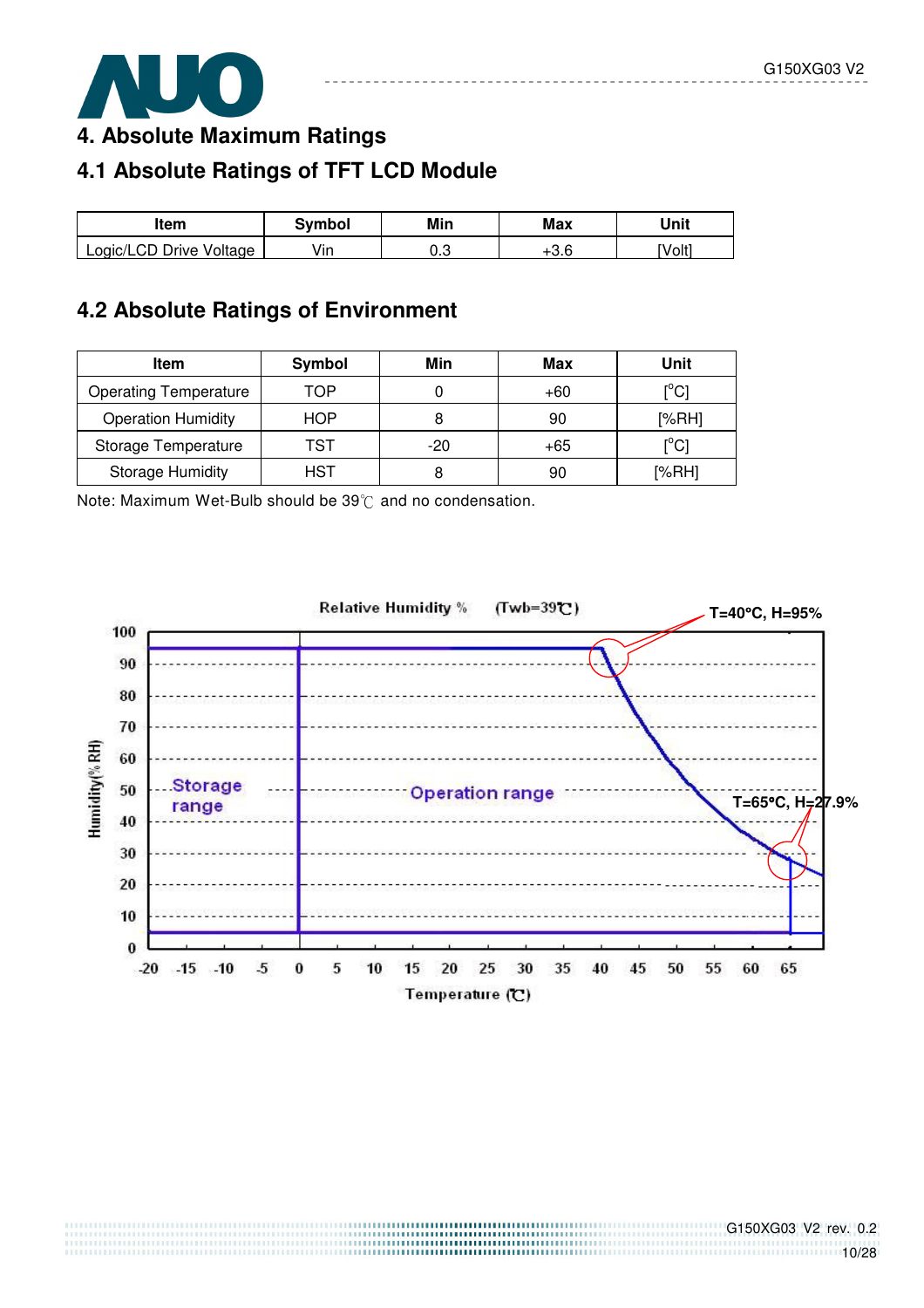

## **5.1 TFT LCD Module**

#### **5.1.1 Power Specification**

| Symbol     | <b>Parameter</b>           | Min | <b>Typ</b> | <b>Max</b> | <b>Units</b> | Remark              |
|------------|----------------------------|-----|------------|------------|--------------|---------------------|
| <b>VDD</b> | Logic/LCD Drive<br>Voltage | 3.0 | 3.3        | 3.6        | [Volt]       | ±10%                |
| <b>IDD</b> | <b>VDD Current</b>         |     | 550        | 660        | [mA]         | 64 Gray Bar Pattern |
|            |                            |     |            |            |              | (VDD=3.3V, at 60Hz) |
| Irush      | <b>LCD Inrush Current</b>  |     |            | 3          | [A]          | Note 1              |
|            |                            |     |            |            |              | 64 Gray Bar Pattern |
| <b>PDD</b> | VDD Power                  |     | 1.9        | 2.2        | [Watt]       | (VDD=3.3V, at 60Hz) |

#### Note 1: Measurement condition:



64 Gray pattern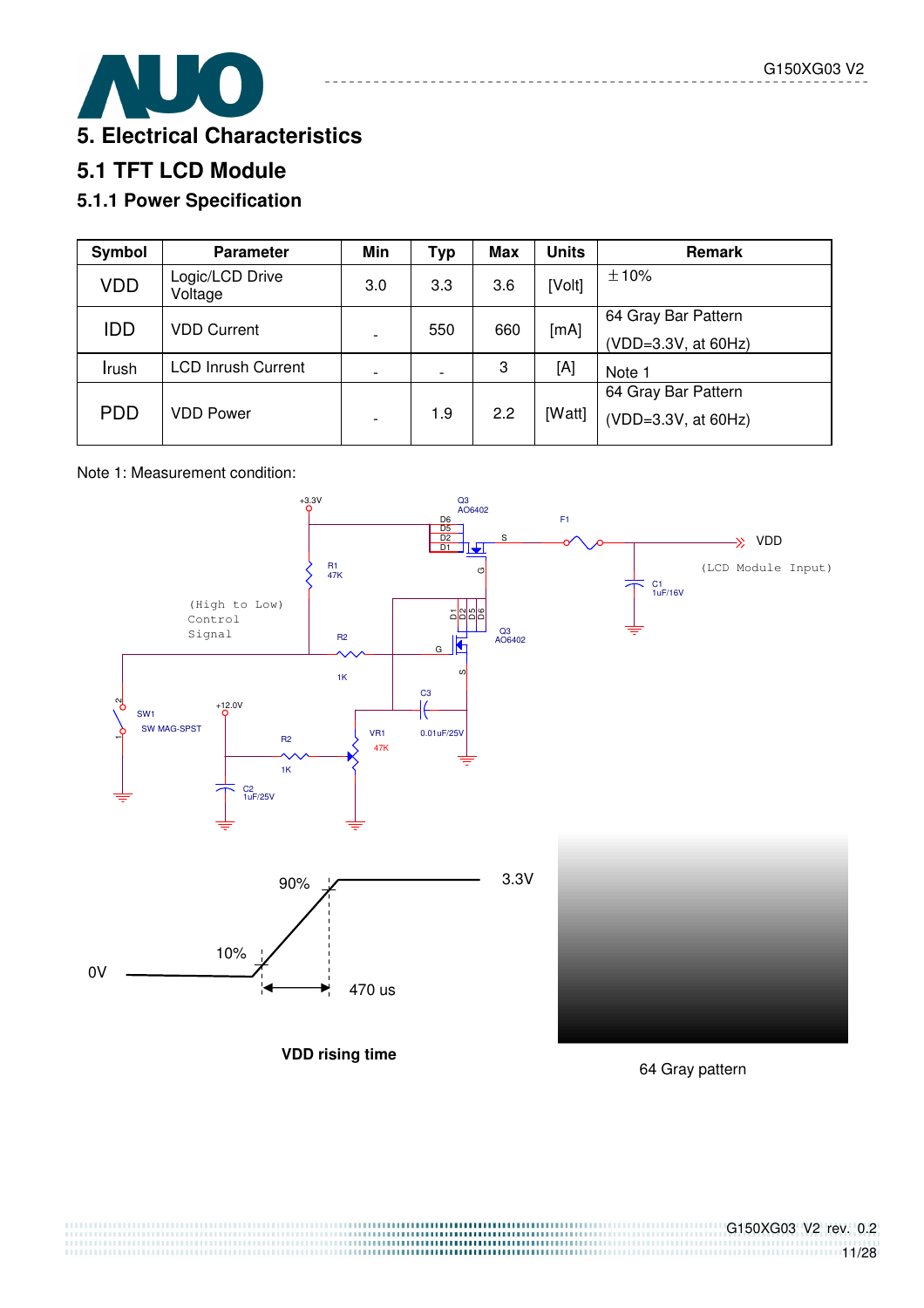

#### **5.1.2 Signal Electrical Characteristics**

Input signals shall be low or Hi-Z state when VDD is off.

| Symbol      | Item                                      | Min. | Typ. | Max.                     | Unit | Remark         |
|-------------|-------------------------------------------|------|------|--------------------------|------|----------------|
| <b>VTH</b>  | Differential Input High Threshold         |      |      | 100                      | [mV] | $VCM=1.2V$     |
| <b>VTL</b>  | Differential Input Low Threshold          |      |      | $\overline{\phantom{a}}$ | [mV] | $VCM=1.2V$     |
| <b>VID</b>  | Input Differential Voltage                |      | 400  | 600                      | [mV] |                |
| <b>VICM</b> | Differential Input Common Mode<br>Voltage |      |      | 1.45                     | [V]  | VTH/VTL=±100mV |

Note: LVDS Signal Waveform.

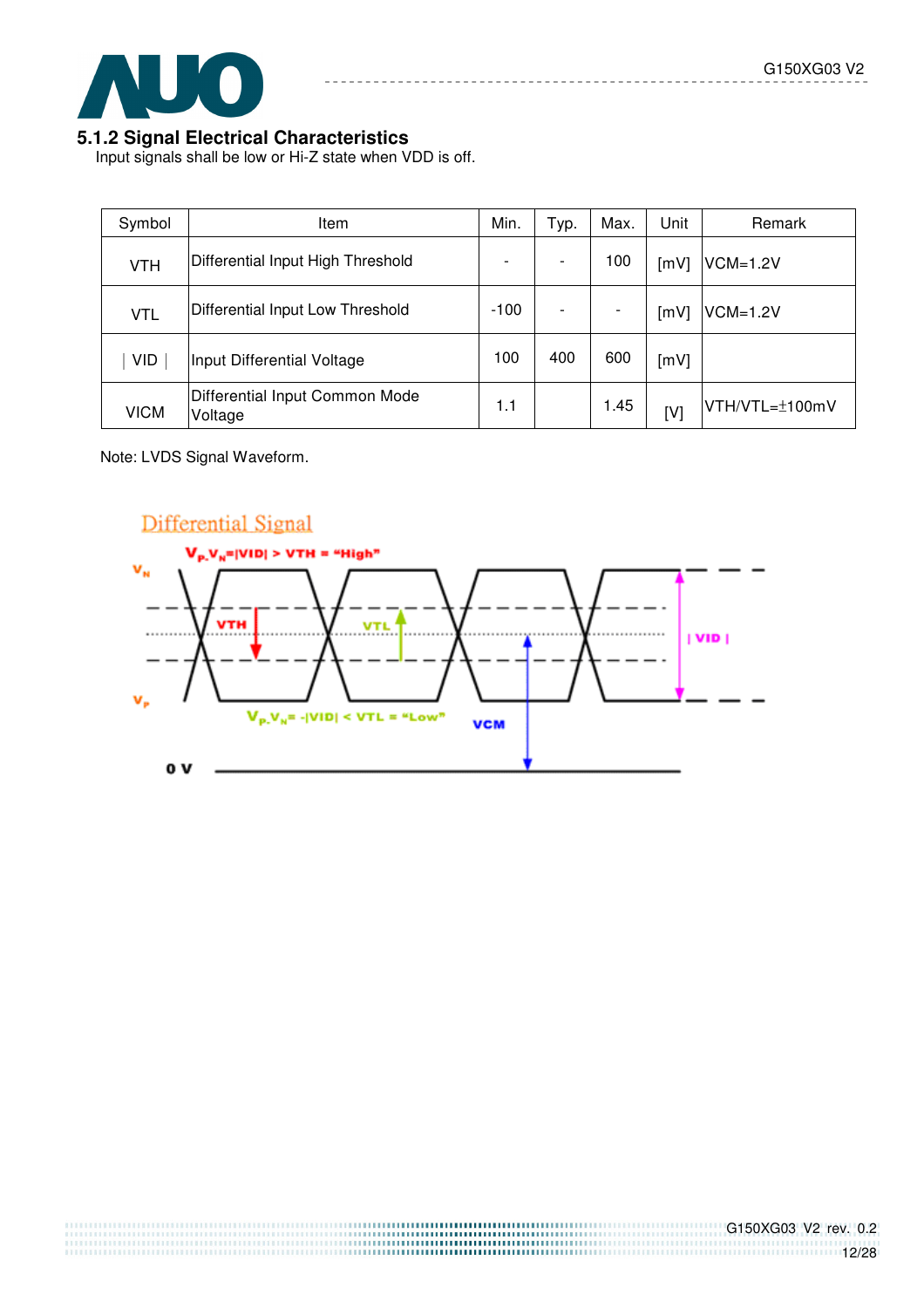

#### **5.2.1 Parameter guideline for CCFL**

Following characteristics are measured under a stable condition using an inverter at  $25^{\circ}$  (Room Temperature):

| Symbol                                                              | <b>Parameter</b>              | Min.   | Typ. | Max.           | Unit          | <b>Remark</b>                                                |
|---------------------------------------------------------------------|-------------------------------|--------|------|----------------|---------------|--------------------------------------------------------------|
| <b>IRCFL</b>                                                        | CCFL operation range          | 2.5    | 5.5  | 6.5            | [mA]<br>rms   | $(Ta=25^{\circ}C)$ Note 1                                    |
| <b>FCFL</b>                                                         | <b>CCFL Frequency</b>         | 40     | 46   | 65             | [KHz]         | $(Ta=25^{\circ}C)$ Note 2                                    |
| <b>ViCFL</b><br>$(0^{\circ}C)$<br>(reference)                       | <b>CCFL Ignition Voltage</b>  |        | 1080 | 1290           | [Volt]<br>rms | $(Ta = 0$ °C)                                                |
| <b>ViCFL</b><br>$(25^{\circ}C)$<br>(reference)                      | <b>CCFL Ignition Voltage</b>  |        | 860  | 1030           | [Volt]<br>rms | $(Ta=25^{\circ}C)$                                           |
| <b>VCFL</b>                                                         | <b>CCFL Discharge Voltage</b> |        | 600  | 660            | [Volt]<br>rms | $(Ta=25^{\circ}C)$ Note 3<br>IRCFL=5.5mA<br>$VCFL = Typt10%$ |
| <b>CCFL Power consumption</b><br><b>PCFL</b><br>(inverter excluded) |                               |        | 6.6  | $\blacksquare$ | [Watt]        | $(Ta=25^{\circ}C)$ Note 3<br>IRCFL=5.5mA                     |
| Lamp Life                                                           |                               | 50,000 |      |                | <b>Hrs</b>    | $(Ta=25^{\circ}C)$ Note 4<br>$IRCFL = 5.5mA$                 |

Note 1: IRCFL is defined as the return current of an inverter. (In Figure. 1)



(Figure. 1: Measurement of return current)

 A stable IRCFL is a current without flicker or biasing waveform provided by inverter that ensures the backlight perform to its specification. The ideal sine waveform should be symmetric in positive and negative polarities and the asymmetry rate of the inverter waveform should be below 10%.



 DC Bias = (| Ip – I-p| / Irms ) x 100 % <10% Crest Factor =  $\ln$  or (I-p) / Irms should have the range within 1.414  $\pm$  10%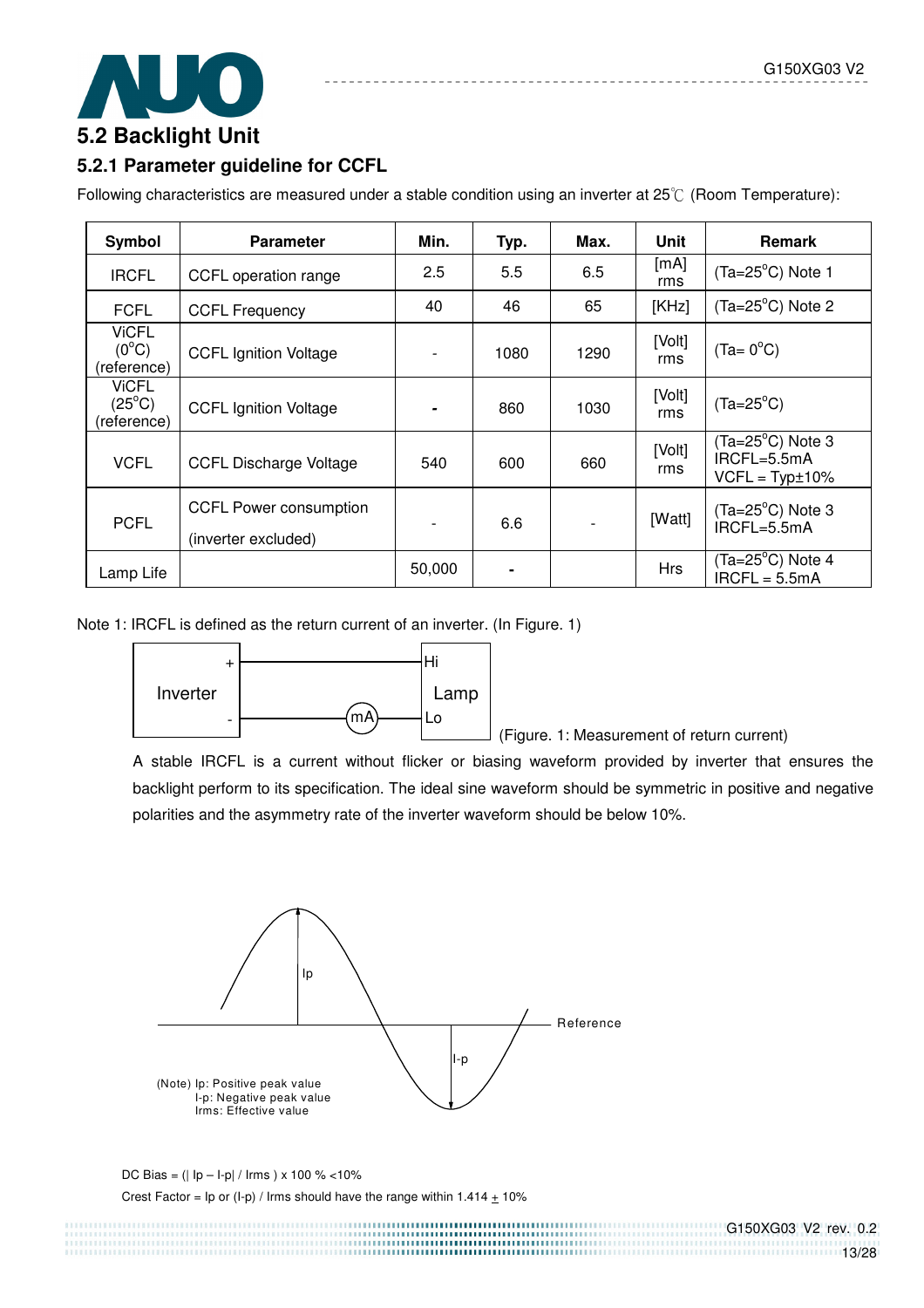

 It is recommended to use the inverter with detection circuit ( ie: balance and protection circuit) to avoid overvoltage, overcurrent, or mismatching waveform.

Note 2: CCFL frequency should be carefully determined to avoid interference between inverter and TFT LCD. Higher frequency will induce higher leakage current and further impact lamp life.

Note 3: Calculator value for reference (IRCFLxVCFLx2=PCFL).

- Note 4: The definition of lamp life means when any of following conditions happen:
	- a) Luminance falls to 50% or less of the initial value.
	- b) Normal lighting is no more available (flickering, pink lighting, no lighting, etc.)
	- c) Lamp voltage or lighting start voltage exceeds the specified value.

Lamp life time shortens according to

- a) Placing methodology: mercury is unevenly distributed in portrait mounting
- b) Environmental condition: low temperature reduces the presence of mercury vapor, which results in approximately lamp life of 1,000 hours
- c) CCFL surface temperature: Presence of gradient in lamp surface temperature causes uneven mercury migration
- d) Inverter design: its resonance capacitor should be fine-tuned according to the impedance of CCFL
- e) Over driving current ( > 6.5 mA) shortens lamp life time dramatically.

Note 5: The display is with dual lamp design, and the CCFL current in above table refers to each lamp

,,,,,,,,,,,,,,,,,,,,,,,,,,,,,,,,,,,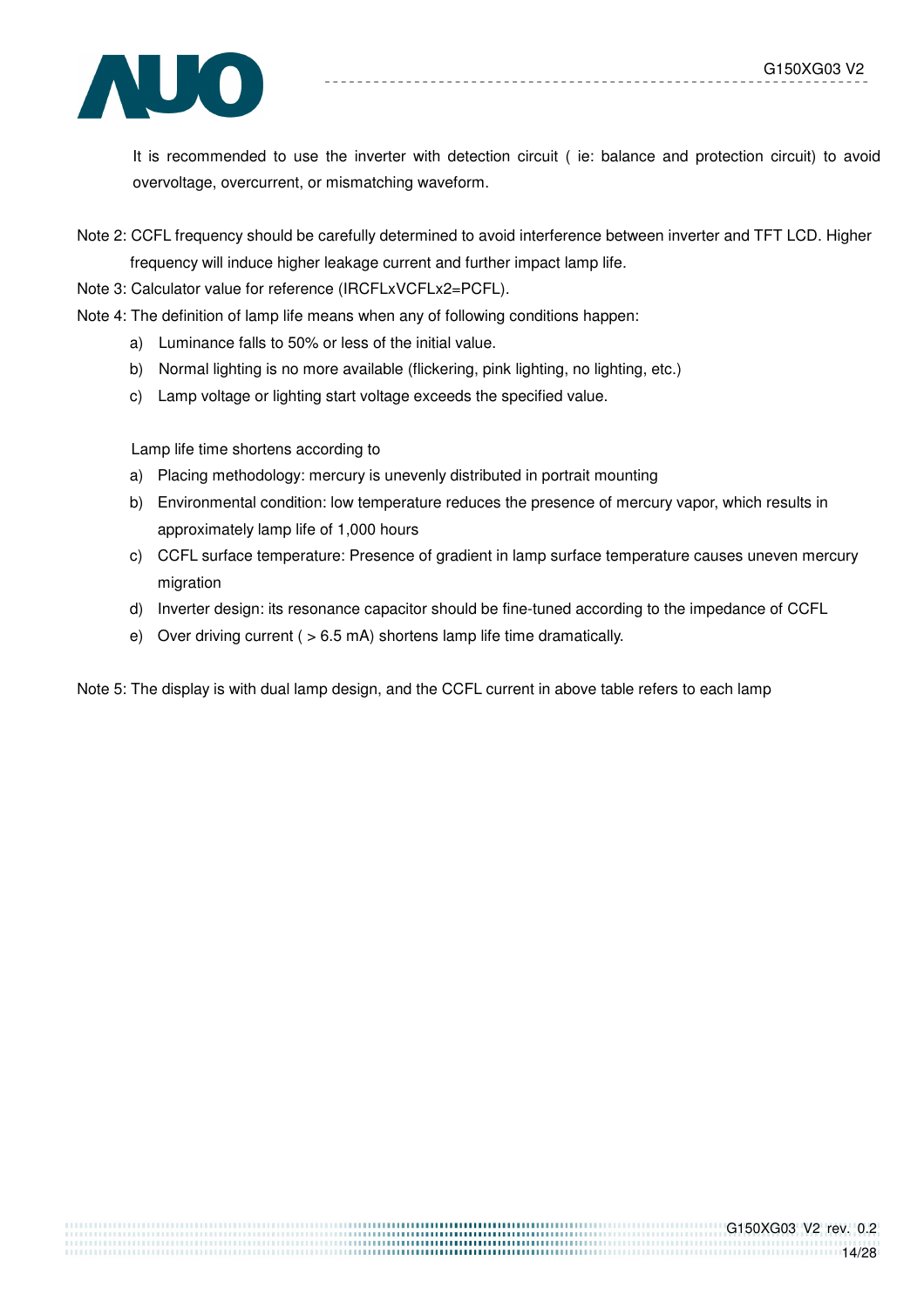

### **6.1 Pixel Format Image**

Following figure shows the relationship between input signal and LCD pixel format.



# **6.2 Scanning Direction**

The following figures show the image seen from the front view. The arrow indicates the direction of scan.



Fig. 1 Normal scan (Pin4, REV = Low or NC) Fig. 2 Reverse scan (Pin4, REV = High)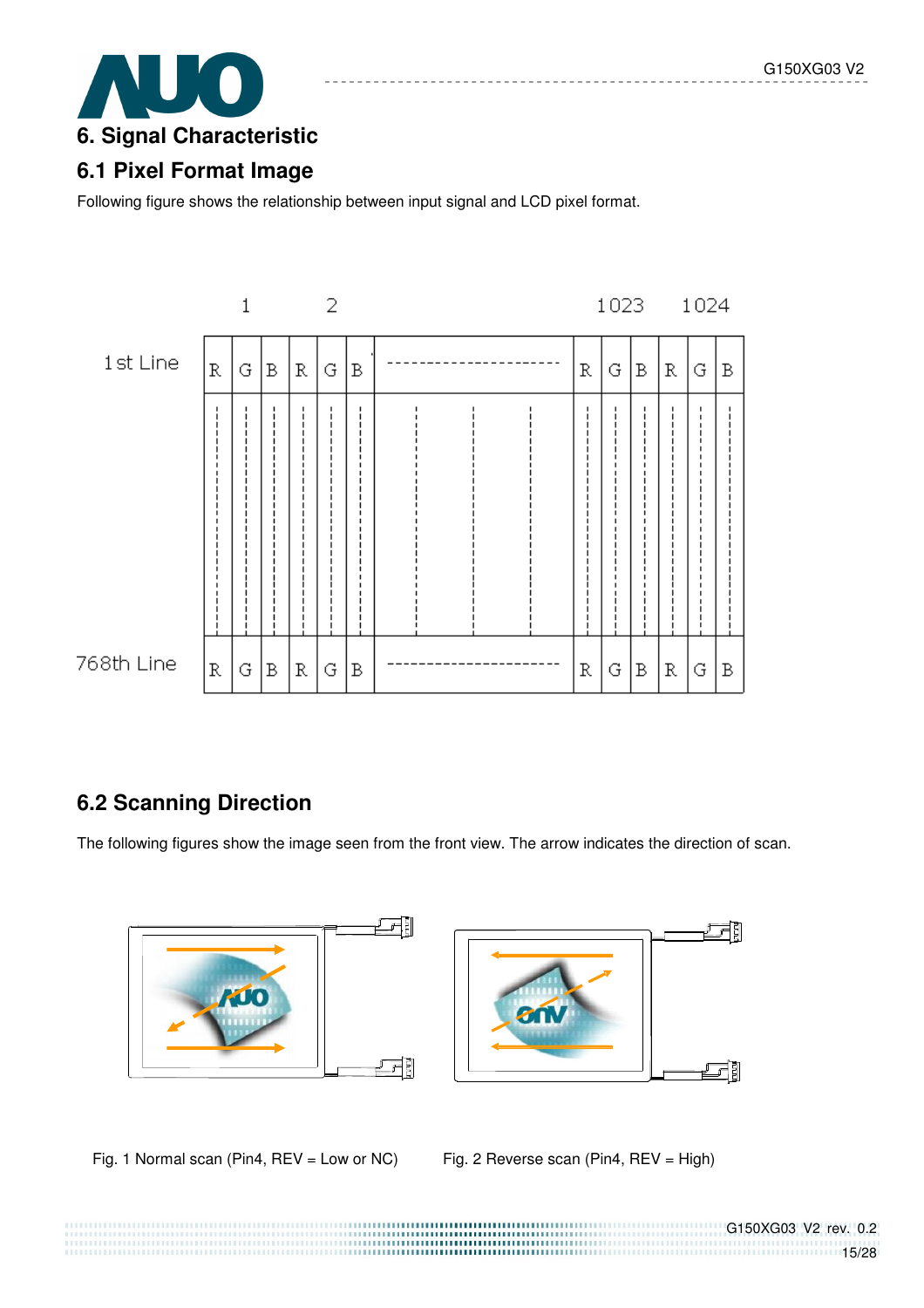

## **6.3 Signal Description**

The module using a pair of LVDS receiver SN75LVDS82(Texas Instruments) or compatible. LVDS is a differential signal technology for LCD interface and high speed data transfer device. Transmitter shall be SN75LVDS83(negative edge sampling) or compatible**.** The first LVDS port(RxOxxx) transmits odd pixels while the second LVDS port(RxExxx) transmits even pixels.

|         |               | 3804-F20N-06R (E&T) / MSB240420E(STM)                |
|---------|---------------|------------------------------------------------------|
| Pin No. | <b>Symbol</b> | <b>Description</b>                                   |
| 1       | <b>VDD</b>    | Power Supply, 3.3V (typical)                         |
| 2       | <b>VDD</b>    | Power Supply, 3.3V (typical)                         |
| 3       | <b>VSS</b>    | Ground                                               |
| 4       | <b>REV</b>    | Reverse Scan selection *. Note1                      |
| 5       | Rin0-         | - LVDS differential data input (R0-R5, G0)           |
| 6       | $Rin0+$       | + LVDS differential data input (R0-R5, G0)           |
| 7       | <b>VSS</b>    | Ground                                               |
| 8       | Rin1-         | - LVDS differential data input (G1-G5, B0-B1)        |
| 9       | $Rin1+$       | + LVDS differential data input (G1-G5, B0-B1)        |
| 10      | <b>VSS</b>    | Ground                                               |
| 11      | Rin2-         | - LVDS differential data input (B2-B5, HS, VS, DE)   |
| 12      | $Rin2+$       | + LVDS differential data input (B2-B5, HS, VS, DE)   |
| 13      | <b>VSS</b>    | Ground                                               |
| 14      | CIkIN-        | - LVDS differential clock input                      |
| 15      | CIkIN+        | + LVDS differential clock input                      |
| 16      | <b>GND</b>    | Ground                                               |
| 17      | Rin3-         | - LVDS differential data input (R6-R7, G6-G7, B6-B7) |
| 18      | $Rin3+$       | - LVDS differential data input (R6-R7, G6-G7, B6-B7) |
| 19      | <b>VSS</b>    | Ground                                               |
| 20      | SEL68         | Selection for 6 bits/8bits LVDS data input *Note1    |

Note 1: Input signals shall be in low status when VDD is off.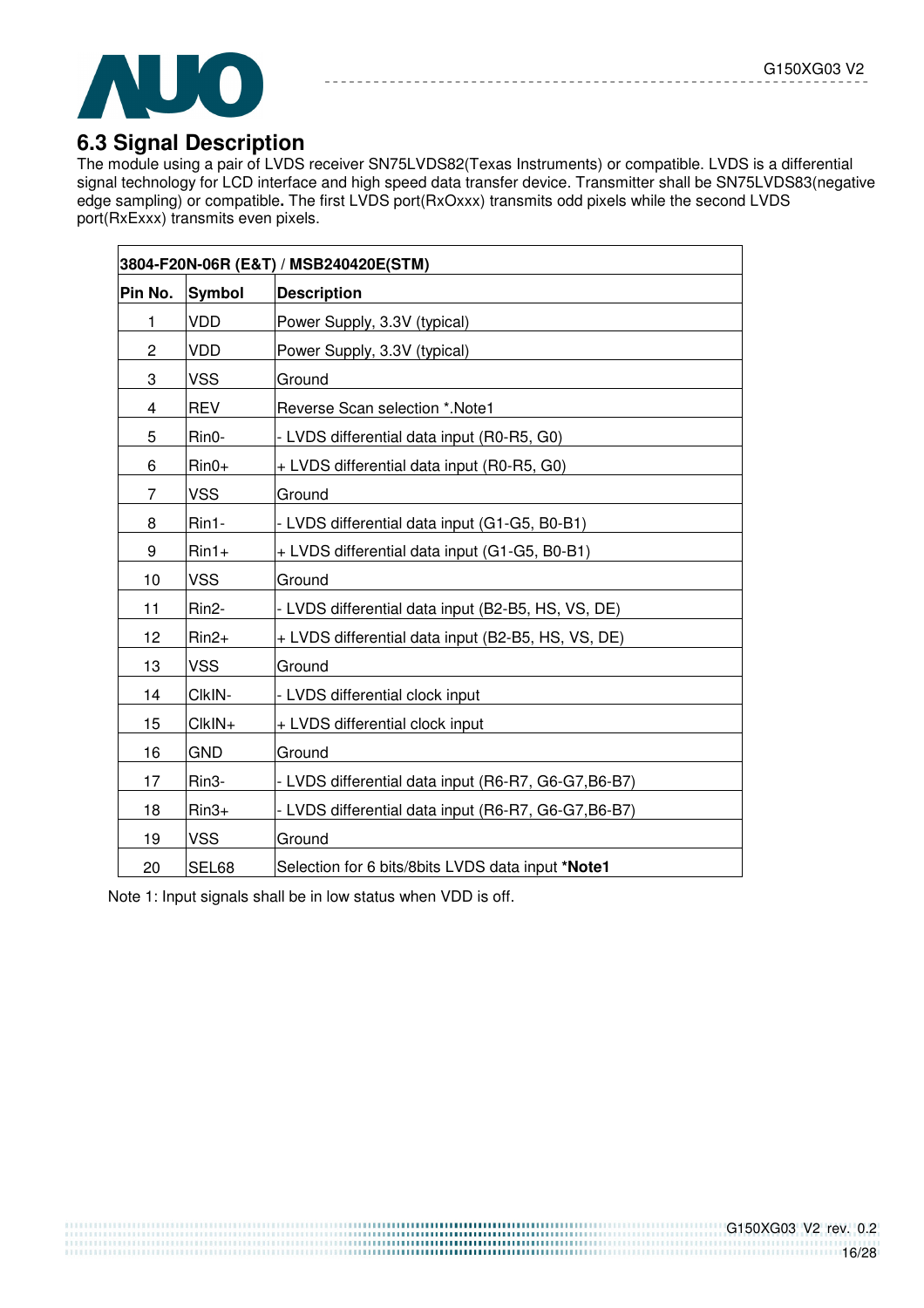

### **6.4 The Input Data Format**

#### **6.4.1 SEL68**



<u>\_\_\_\_\_\_\_\_\_\_\_\_\_\_\_</u>

**Note1**: Please follow PSWG.

**Note2**: R/G/B data 7:MSB, R/G/B data 0:LSB

| <b>Signal Name</b> | <b>Description</b>            | <b>Remark</b>                           |
|--------------------|-------------------------------|-----------------------------------------|
| R7                 | Red Data 7                    | Red-pixel Data                          |
| R <sub>6</sub>     | Red Data 6                    |                                         |
| R <sub>5</sub>     | Red Data 5                    | For 8Bits LVDS input                    |
| R <sub>4</sub>     | Red Data 4                    | MSB: R7 ; LSB: R0                       |
| R <sub>3</sub>     | Red Data 3                    |                                         |
| R <sub>2</sub>     | Red Data 2                    | For 6Bits LVDS input                    |
| R1                 | Red Data 1                    | MSB: R5; LSB: R0                        |
| R <sub>0</sub>     | Red Data 0                    |                                         |
| G7                 | Green Data 7                  | Green-pixel Data                        |
| G <sub>6</sub>     | Green Data 6                  |                                         |
| G <sub>5</sub>     | Green Data 5                  | For 8Bits LVDS input                    |
| G4                 | Green Data 4                  | MSB: G7 ; LSB: G0                       |
| G <sub>3</sub>     | Green Data 3                  |                                         |
| G <sub>2</sub>     | Green Data 2                  | For 6Bits LVDS input                    |
| G <sub>1</sub>     | Green Data 1                  | MSB: G5; LSB: G0                        |
| G0                 | Green Data 0                  |                                         |
| $\overline{B7}$    | Blue Data 7                   | <b>Blue-pixel Data</b>                  |
| B <sub>6</sub>     | Blue Data 6                   |                                         |
| B <sub>5</sub>     | <b>Blue Data 5</b>            | For 8Bits LVDS input                    |
| B <sub>4</sub>     | Blue Data 4                   | MSB: B7 ; LSB: B0                       |
| B <sub>3</sub>     | <b>Blue Data 3</b>            |                                         |
| <b>B2</b>          | <b>Blue Data 2</b>            | For 6Bits LVDS input                    |
| <b>B1</b>          | <b>Blue Data 1</b>            | MSB: B5; LSB: B0                        |
| B <sub>0</sub>     | Blue Data 0                   |                                         |
| <b>RxCLKIN</b>     | <b>LVDS Data Clock</b>        |                                         |
| <b>DE</b>          | Data Enable Signal            | When the signal is high, the pixel data |
|                    |                               | shall be valid to be displayed.         |
| VS                 | Vertical Synchronous Signal   |                                         |
| <b>HS</b>          | Horizontal Synchronous Signal |                                         |

Note: Output signals from any system shall be low or Hi-Z state when VDD is off.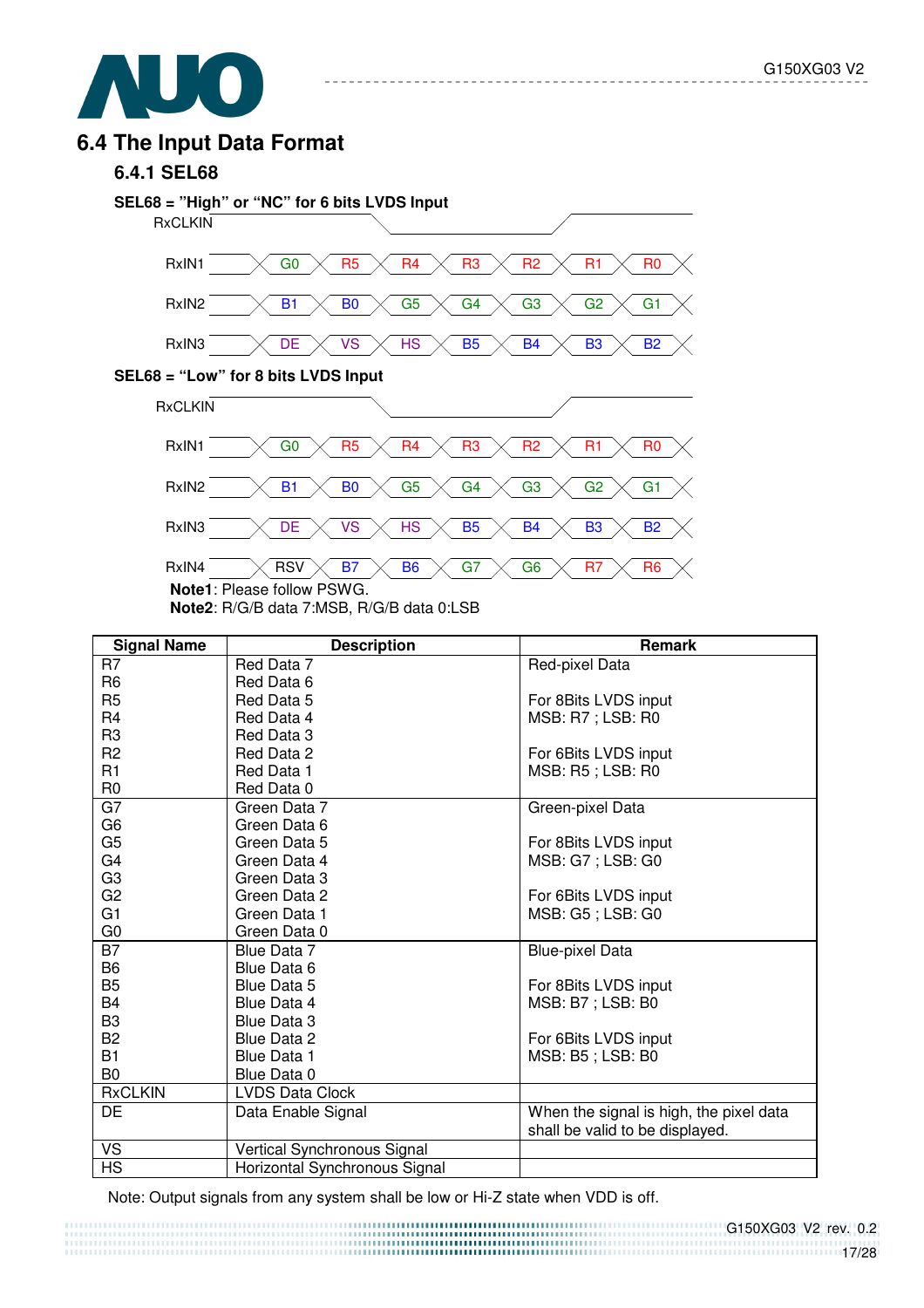



# **6.5 Interface Timing 6.5.1 Timing Characteristics**

| <b>Signal</b>       | <b>Parameter</b> |                 | Symbol                     | Min. | Typ. | Max. | <b>Unit</b>                    |
|---------------------|------------------|-----------------|----------------------------|------|------|------|--------------------------------|
| <b>Clock Timing</b> | Clock frequency  |                 | $1/ T_{Clock}$             | 50   | 65   | 81   | <b>MHz</b>                     |
| <b>Vsync Timing</b> | Vertical         | Period          | $T_{V}$                    | 776  | 806  | 1024 |                                |
|                     | Section          | Active          | T <sub>vd</sub>            | 768  | 768  | 768  | $T_{Line}$                     |
|                     |                  | <b>Blanking</b> | $\mathsf{T}_{\mathsf{VB}}$ | 8    | 38   | 256  |                                |
| <b>Hsync Timing</b> | Horizontal       | Period          | $T_{\rm H}$                | 1054 | 1344 | 2048 |                                |
|                     | Section          | Active          | Т <sub>нр</sub>            | 1024 | 1024 | 1024 | ${\mathsf T}_{\mathsf{Clock}}$ |
|                     |                  | <b>Blanking</b> | Т <sub>нв</sub>            | 30   | 320  | 1024 |                                |

Note: Frame rate is 60 Hz. Note: DE mode. Note : Typical value refer to VESA STANDARD

### **6.5.2 Input Timing Diagram**

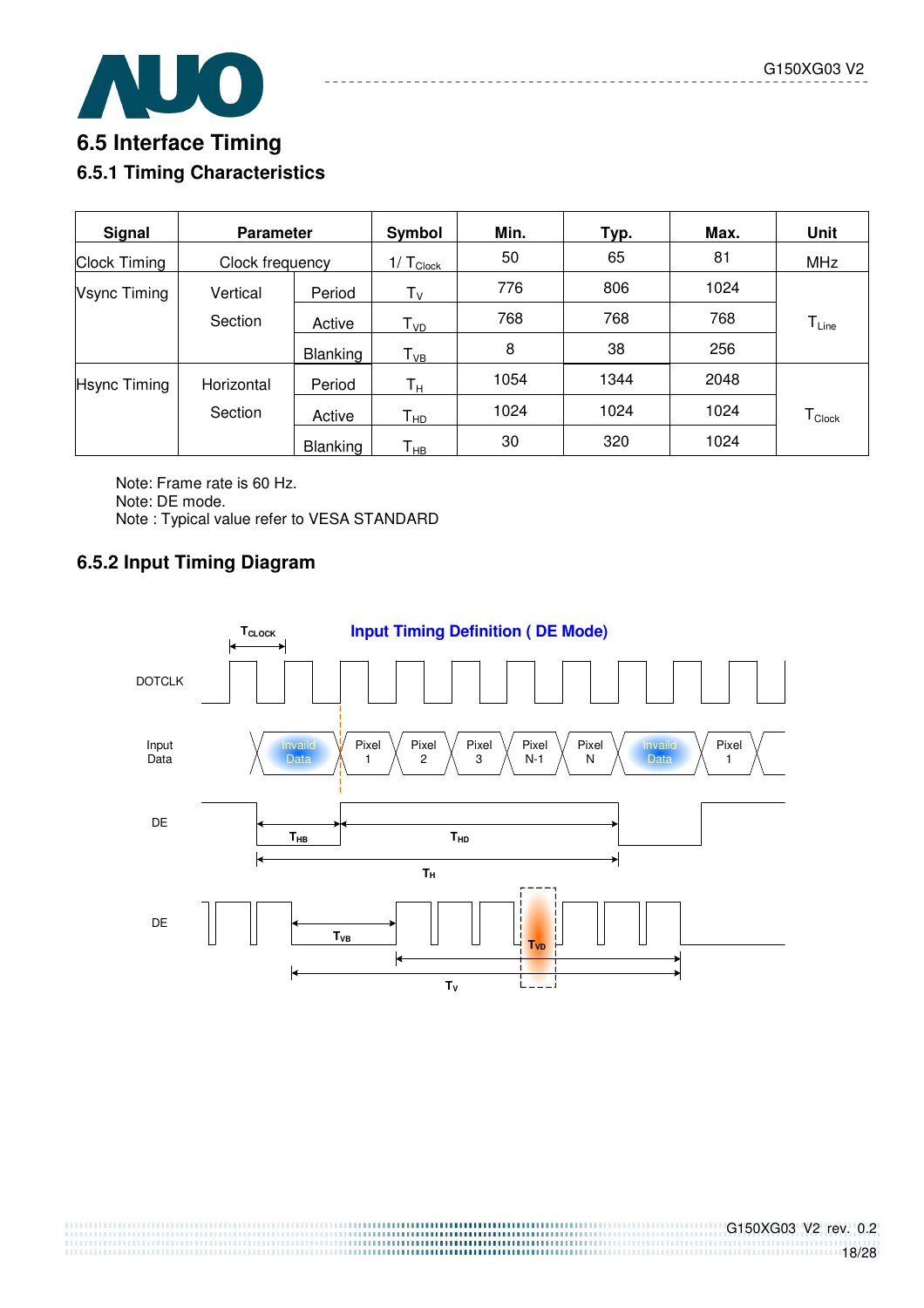

### **6.6 Power ON/OFF Sequence**

VDD power and lamp on/off sequence is as below. Interface signals are also shown in the chart. Signals from any system shall be Hi-Z state or low level when VDD is off.



#### **Power ON/OFF sequence timing**

|                  | Value |      |      |              |
|------------------|-------|------|------|--------------|
| <b>Parameter</b> | Min.  | Typ. | Max. | <b>Units</b> |
| T1               | 0.5   |      | 10   | ms           |
| T <sub>2</sub>   | 0     | 40   | 50   | ms           |
| T <sub>3</sub>   | 200   |      |      | ms           |
| <b>T4</b>        | 200   |      |      | ms           |
| T <sub>5</sub>   | 0     | 16   | 50   | ms           |
| T <sub>6</sub>   | O     |      | 10   | ms           |
| Τ7               | 1000  |      | -    | ms           |

The above on/off sequence should be applied to avoid abnormal function in the display. Please make sure to turn off the power when you plug the cable into the input connector or pull the cable out of the connector.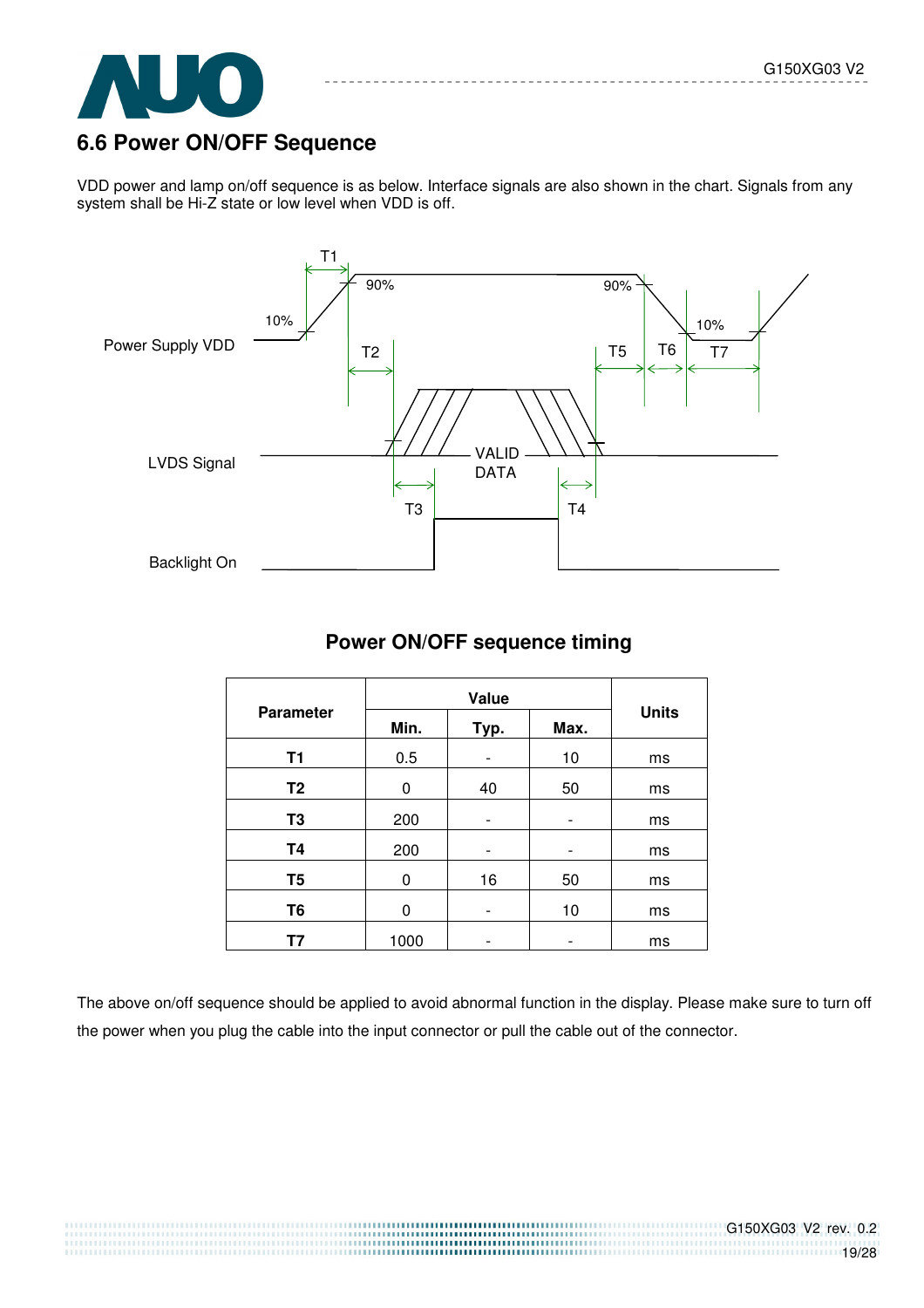

# **7. Connector & Pin Assignment**

Physical interface is described as for the connector on module. These connectors are capable of accommodating the following signals and will be following components.

 $\sim$   $= -$ 

# **7.1 TFT LCD Module: LVDS Connector**

| <b>Connector Name / Designation</b> | <b>Signal Connector</b>    |
|-------------------------------------|----------------------------|
| Manufacturer                        | E&T or compatible          |
| <b>Connector Model Number</b>       | 3804-F20N-06R / MSB240420E |
| Adaptable Plug                      | HRS DF14-20S-1.25C         |

| Pin# | <b>Signal Name</b> | Pin#                    | <b>Signal Name</b> |
|------|--------------------|-------------------------|--------------------|
| 1    | <b>VDD</b>         | $\overline{2}$          | <b>VDD</b>         |
| 3    | <b>VSS</b>         | $\overline{\mathbf{4}}$ | <b>REV</b>         |
| 5    | Rin0-              | $\,6$                   | $Rin0+$            |
| 7    | <b>VSS</b>         | 8                       | Rin1-              |
| 9    | $Rin1+$            | 10                      | <b>VSS</b>         |
| 11   | Rin <sub>2</sub> - | 12                      | $Rin2+$            |
| 13   | <b>VSS</b>         | 14                      | CIkIN-             |
| 15   | $ClkIN+$           | 16                      | <b>GND</b>         |
| 17   | Rin <sub>3</sub> - | 18                      | $Rin3+$            |
| 19   | <b>VSS</b>         | 20                      | SEL68              |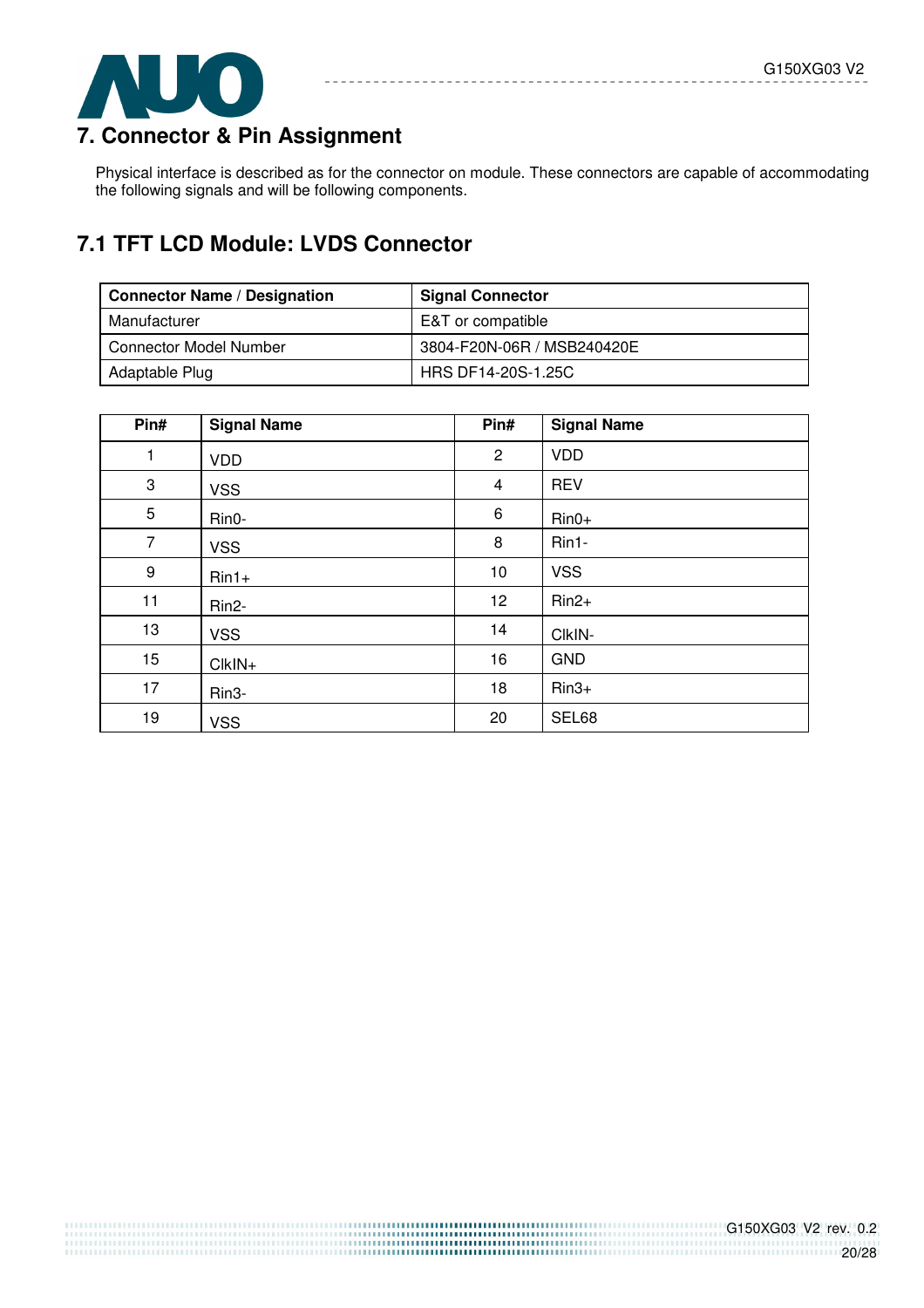#### **7.1.1 Connector Illustration**





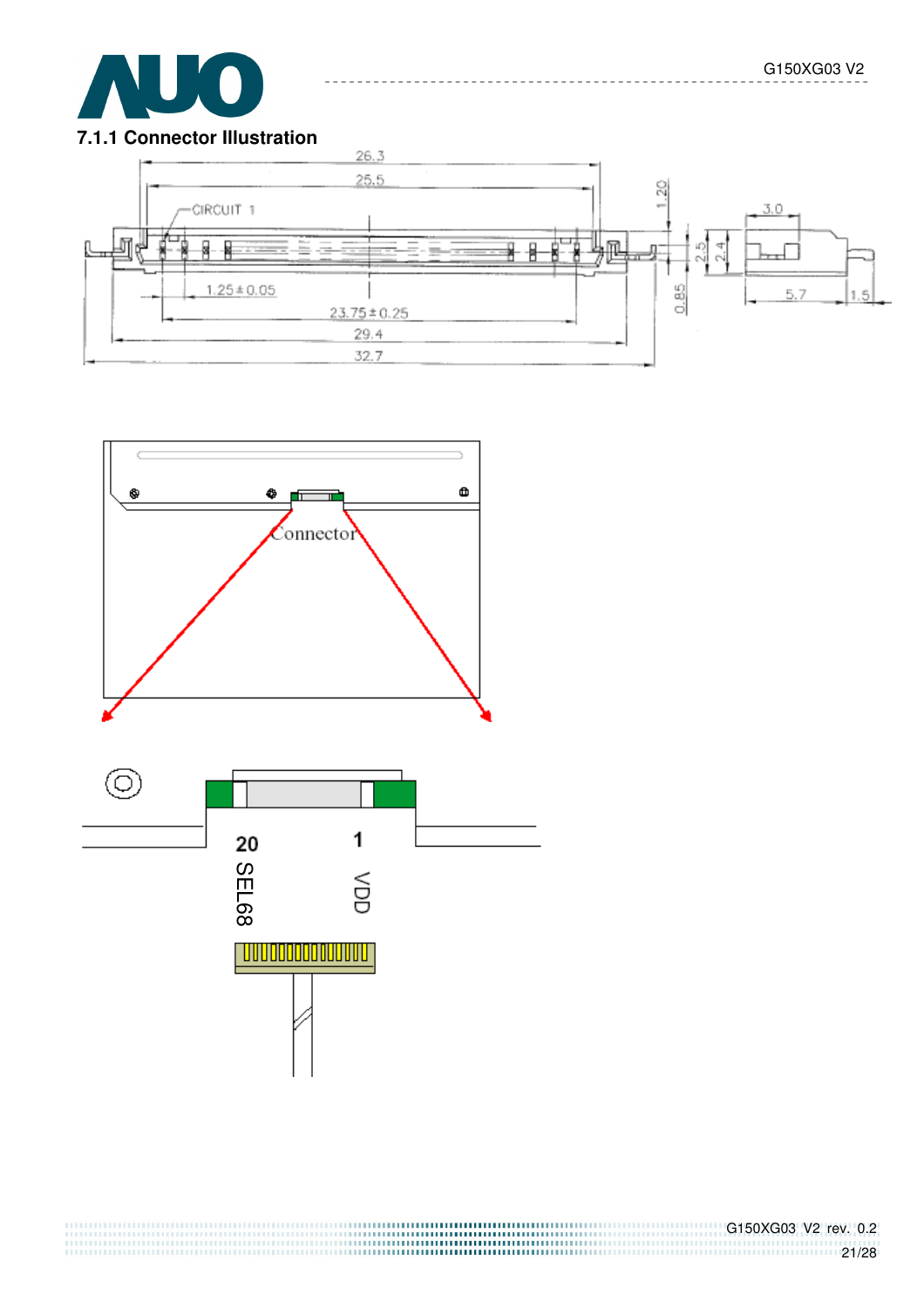

# **7.2 Backlight Unit: Lamp Connector**

| <b>Connector Name / Designation</b> | <b>Lamp Connector</b>             |
|-------------------------------------|-----------------------------------|
| Manufacturer                        | JST or compatible                 |
| <b>Connector Model Number</b>       | BDBR-03(4.0)V-S or compatible     |
| <b>Mating Model Number</b>          | SM02(8.0)B-BHS-1-TB or compatible |

 $- - - - - -$ 

<u> - - - - - - - - -</u>

# **7.3 Lamp Connector Pin Assignment**

| Pin# | <b>Symbol</b> | Cable color | <b>Signal Name</b> |
|------|---------------|-------------|--------------------|
|      | HV            | Pink        | Lamp High Voltage  |
| C    | <b>NC</b>     | <b>NC</b>   | No Connection      |
| ≏    |               | White       | Ground             |

- Cable length:  $140 \pm 5$  mm
- Connector-output position: right side (front view)
- Lamp assembly design shall be easy for replacement and repair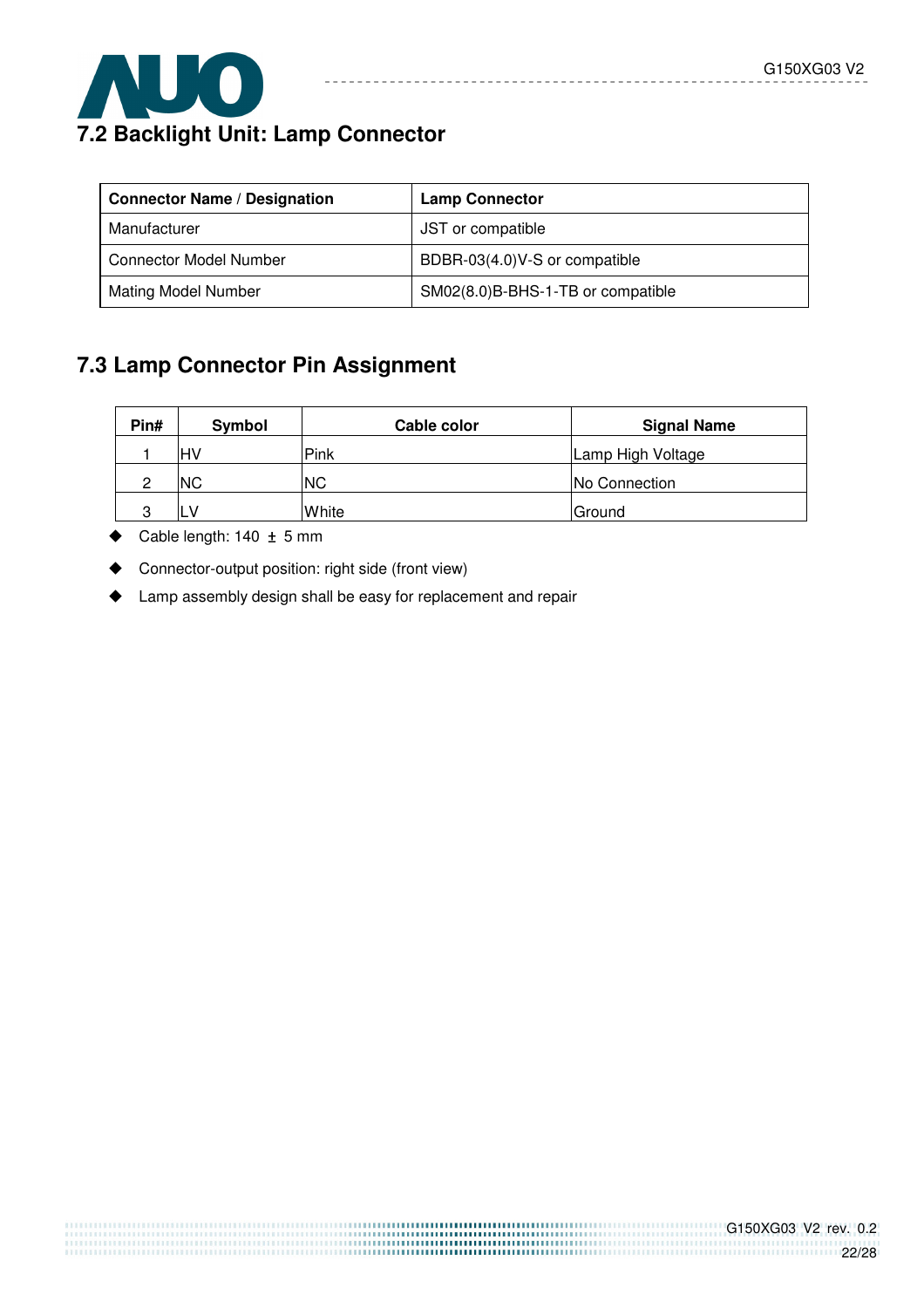

# **8. Reliability Test Criteria**

| ltems                                | <b>Required Condition</b>                                                                                                                                             | <b>Note</b> |
|--------------------------------------|-----------------------------------------------------------------------------------------------------------------------------------------------------------------------|-------------|
| Temperature<br><b>Humidity Bias</b>  | 50°C/80%,300 hours                                                                                                                                                    |             |
| <b>High Temperature</b><br>Operation | $60^{\circ}$ C, 300 hours                                                                                                                                             |             |
| Low Temperature<br>Operation         | $0^\circ\text{C}$ ,300 hours                                                                                                                                          |             |
| <b>Hot Storage</b>                   | 65°C, 300 hours                                                                                                                                                       |             |
| Cold Storage                         | -20 $^\circ\!$ ,300 hours                                                                                                                                             |             |
| <b>Thermal Shock</b><br>Test         | .20℃/30 min ,60℃/30 min ,100cycles                                                                                                                                    |             |
| <b>Shock Test</b><br>(Non-Operating) | 50G, 20ms, Half-sine wave, $(\pm X, \pm Y, \pm Z)$                                                                                                                    |             |
| <b>Vibration Test</b>                | 1.5G, (10~200Hz, P-P)                                                                                                                                                 |             |
| (Non-Operating)                      | 30 mins/axis (X, Y, Z)                                                                                                                                                |             |
| On/off test                          | On/10 sec, Off/10 sec, 30,000 cycles                                                                                                                                  |             |
| <b>ESD</b>                           | Contact Discharge: $\pm$ 8KV, 150pF(330 $\Omega$ ) 1sec, 8 points, 25 times/ point<br>Air Discharge: $\pm$ 15KV, 150pF(330 $\Omega$ ) 1sec, 8 points, 25 times/ point | Note 1      |

 $- - -$ 

 $= -$ 

---------------

Note1: According to EN61000-4-2, ESD class B: Some performance degradation allowed. No data lost

. Self-recoverable. No hardware failures.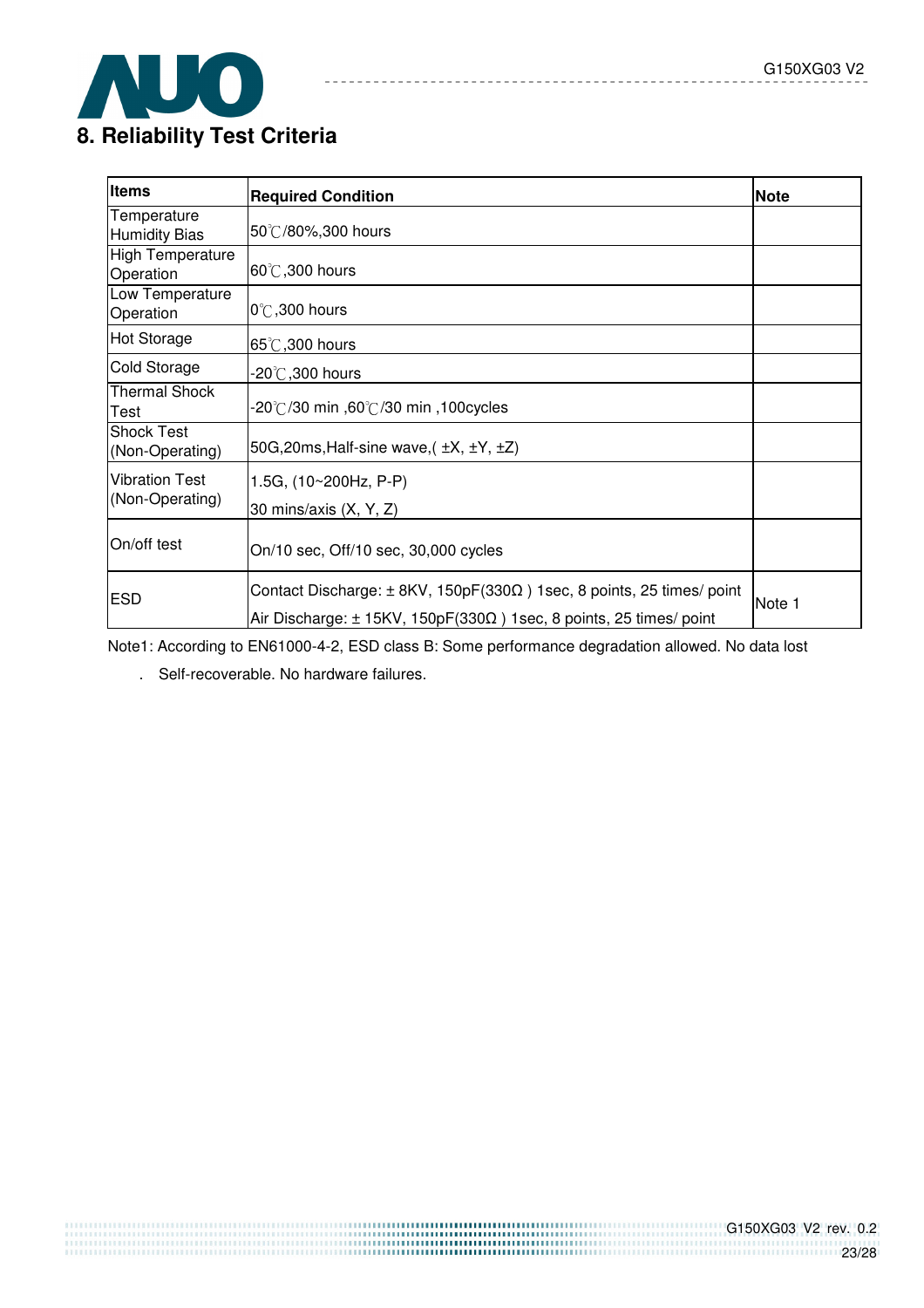

### **9.1 LCM Front View and Rear View**



G150XG03 V2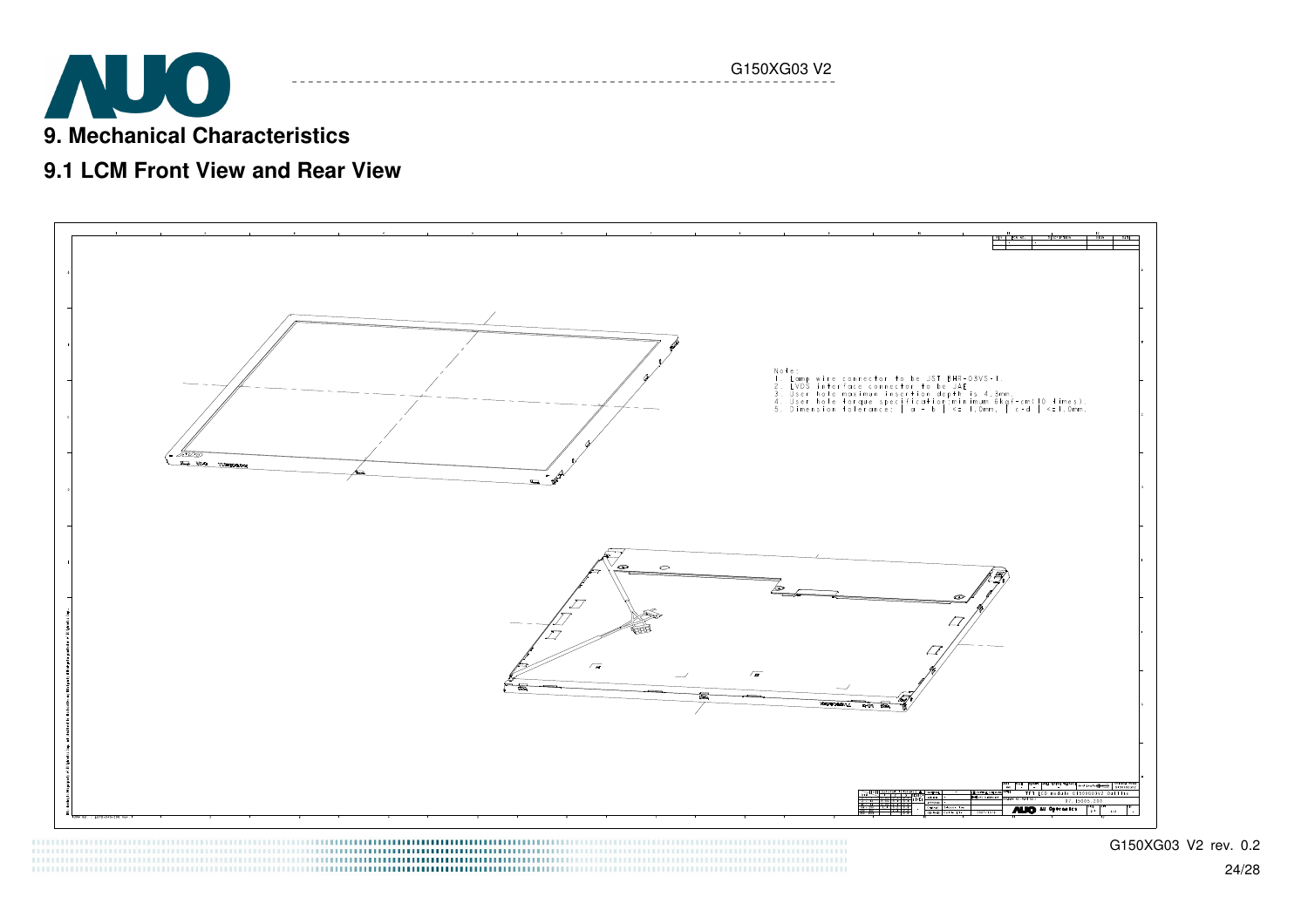

G150XG03 V2

# **9.2 LCM Outline Dimension (Front View)**

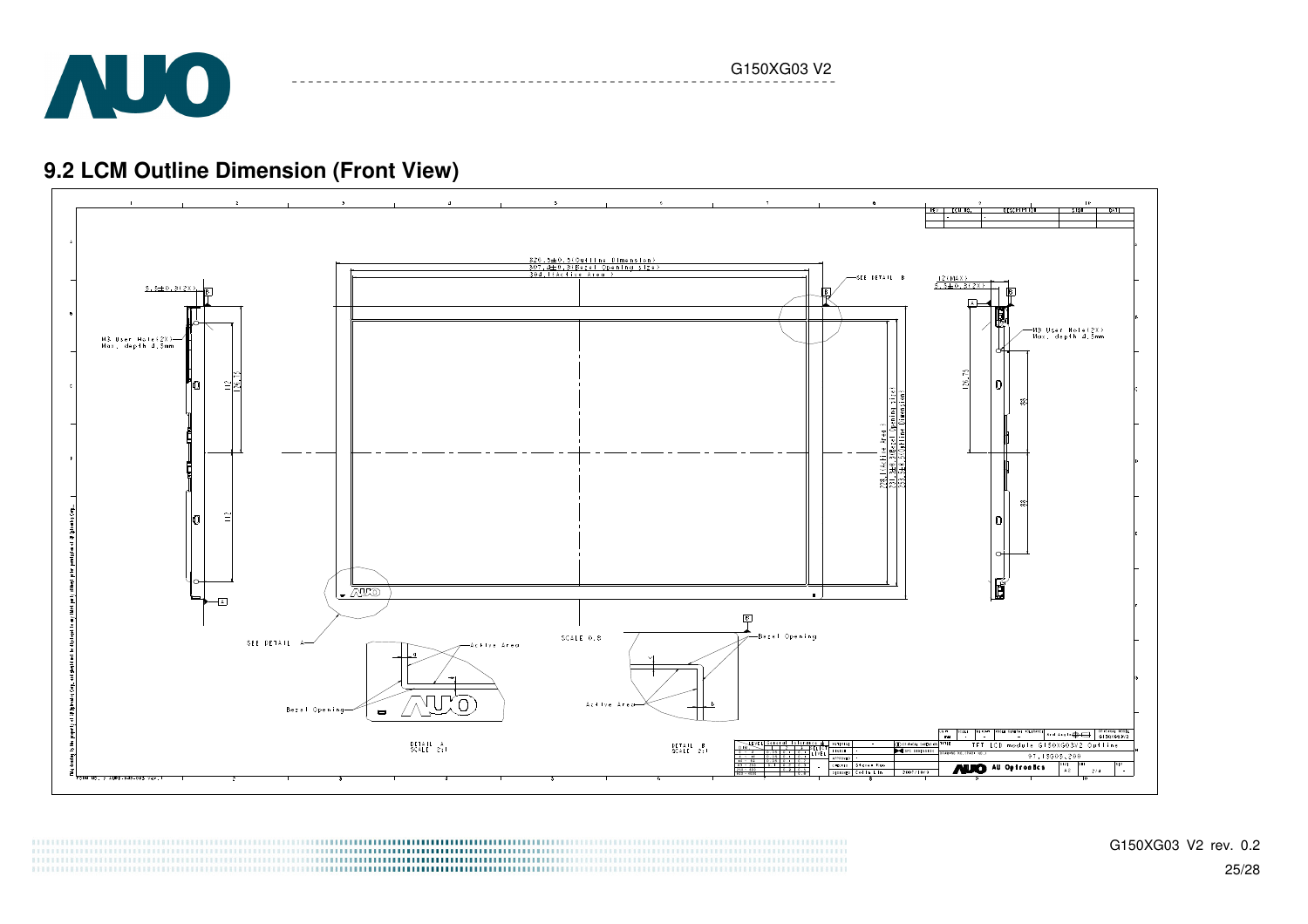

G150XG03 V2



G150XG03 V2 rev. 0.2 26/28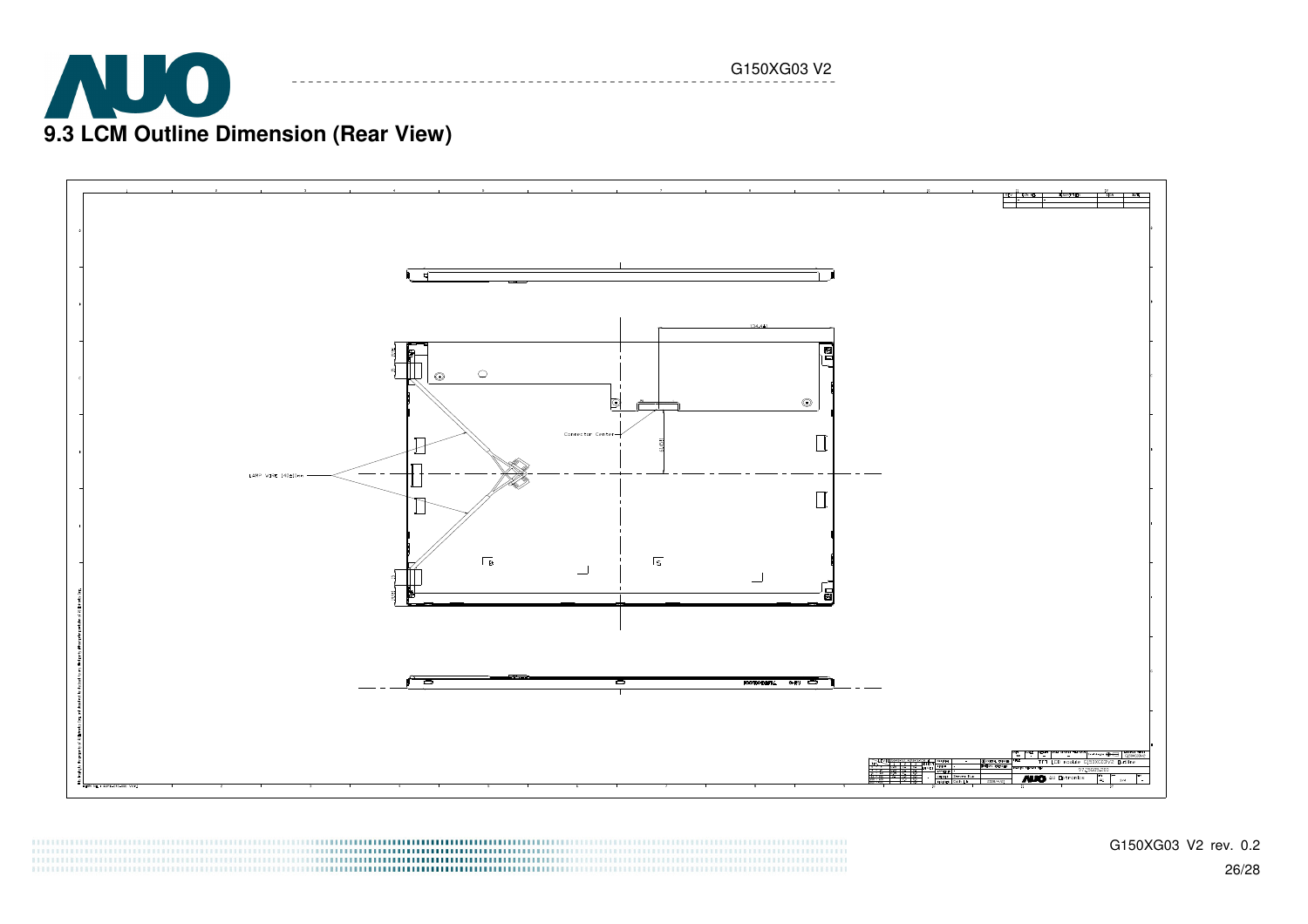



# **10.1 Shipping Label** (on the rear side of TFT-LCD display)



### **10.2 Carton Package**

 Max capacity: 15 TFT-LCD module per carton (15pcs \* 1 layers) Max weight: 20 kg per carton Outside dimension of carton: 375(L)mm\* 430(W)mm\* 360(H)mm